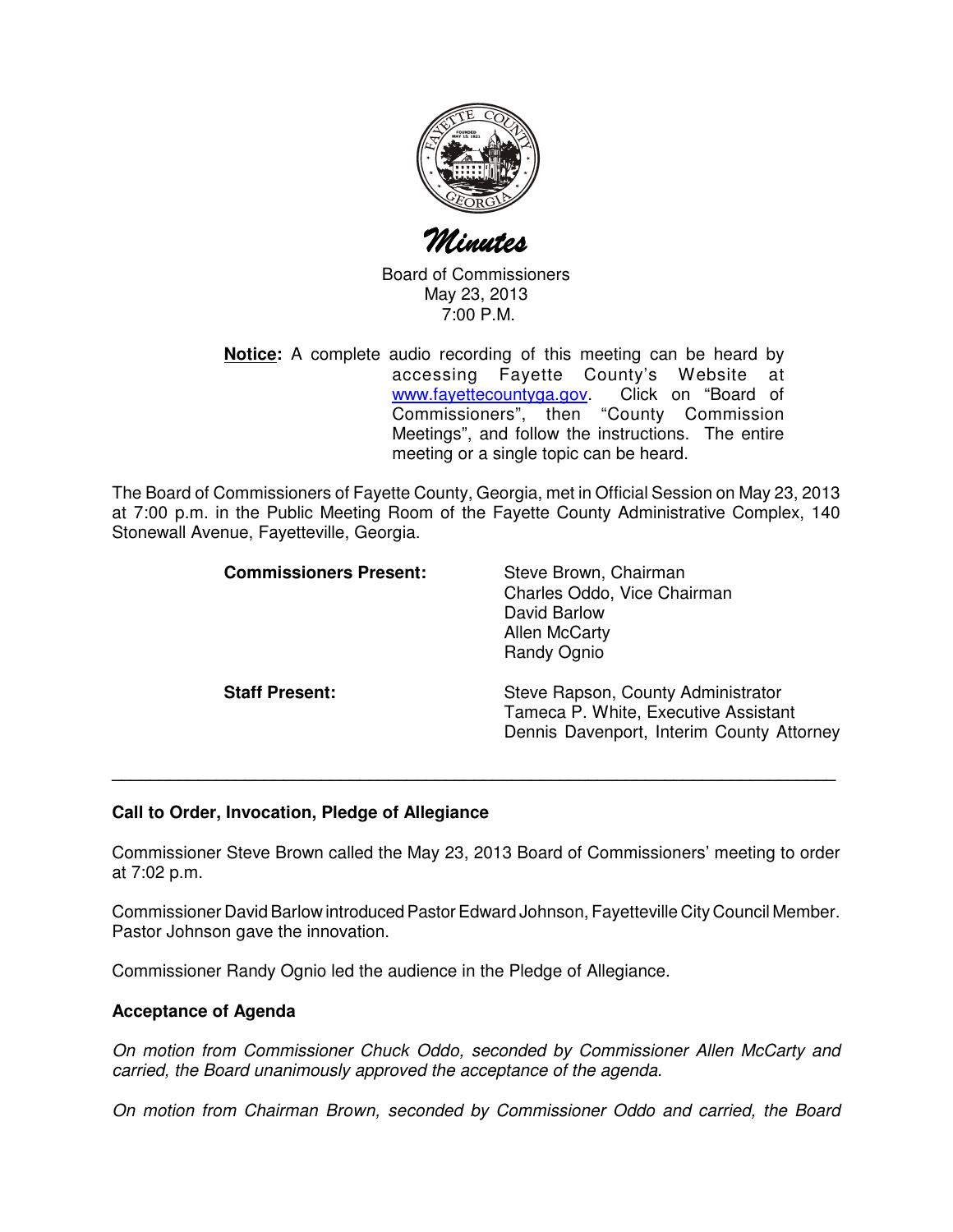unanimously approved that item number 18, Update: 2013 Board of Commissioners' Changes in Transparency be moved before the Public Comments portion of the meeting.

#### **Update: 2013 Board of Commissioners' Changes in Transparency**

Chairman Brown presented a PowerPoint presentation on the recent changes in transparency with the current Board. Chairman Brown stated that he was reflecting back and looking at some of the things the Board has done. He stated that the focus has been on the budget and that has overshadowed things like the Stormwater Town Hall meetings and various other things. He stated that he is proud of the Board and staff that he works with and they have strived to make significant changes in terms of transparency and openness with the Board of Commissioners.

Chairman Brown referenced the first slide and stated that the audience may have seen the headline in the newspaper, on the TV and news programs in the last couple weeks; "IRS abuses power in targeting tea party". He stated that he has a credo that he states as an elected official, "Never trust elected officials. Never trust government." He stated that when someone trusts government, this is the kind of thing that happens.

He referenced the second slide and he stated that the bottom of the slide reads; "It also shows how all Americans, from the most liberal to the most conservative, should closely guard their First Amendment rights, and why giving the government too much power to limit political speech will inevitably result in selective enforcement against unpopular groups." He stated that this was written by the president of the American Civil Liberties Union (ACLU) and that he does not often agree with the president of the ACLU, but this time he thinks he [the president] is dead on and that he is exactly right.

He referenced slide three. Chairman Brown stated that we have to remember the Declaration of Independence states that government gets it power from the governed; the people should have access to government. He stated that this is seen in the National Association of the Advancement of Color People (NAACP) district voting cases, this is a repeating theme and the people should have access to government.

He referred to the fourth slide and stated that one of the things the Board has done in Fayette County is introduce using town hall meetings. He stated that previously there was no real way for the public to interact with the government. He continued by stating there was no dialog and it was a Board of Commissioners doing whatever they wanted and nothing more. He stated that the current Board introduced town hall meetings and let people say whatever they wanted to say and did not limit them to five minutes to speak, which is what was done previously. He stated that anyone who wanted to speak was allowed to speak and more importantly the Board listened and made changes to the program with stormwater based on the comments of the public.

He continued with this slide and stated that the Board treats all participants fairly. He stated that the Board does not run a stop watch when the public approaches the podium as the previous administration did. He stated that when the stop watch buzzed, the speaker was asked to sit down. He stated that with the last Board of Commissioners he was voted down twice, as a sitting commissioner, and as a representative of those in the audience. He continued to state that he was voted down twice on being able to present his own agenda item that he had properly placed on an agenda. He stated that the Board does not cut the speaker off at the podium, even if there is a difference of opinion and that is a huge change. He asked the audience to look at their watch when people come to the podium to speak and see how long the speaker is given to speak.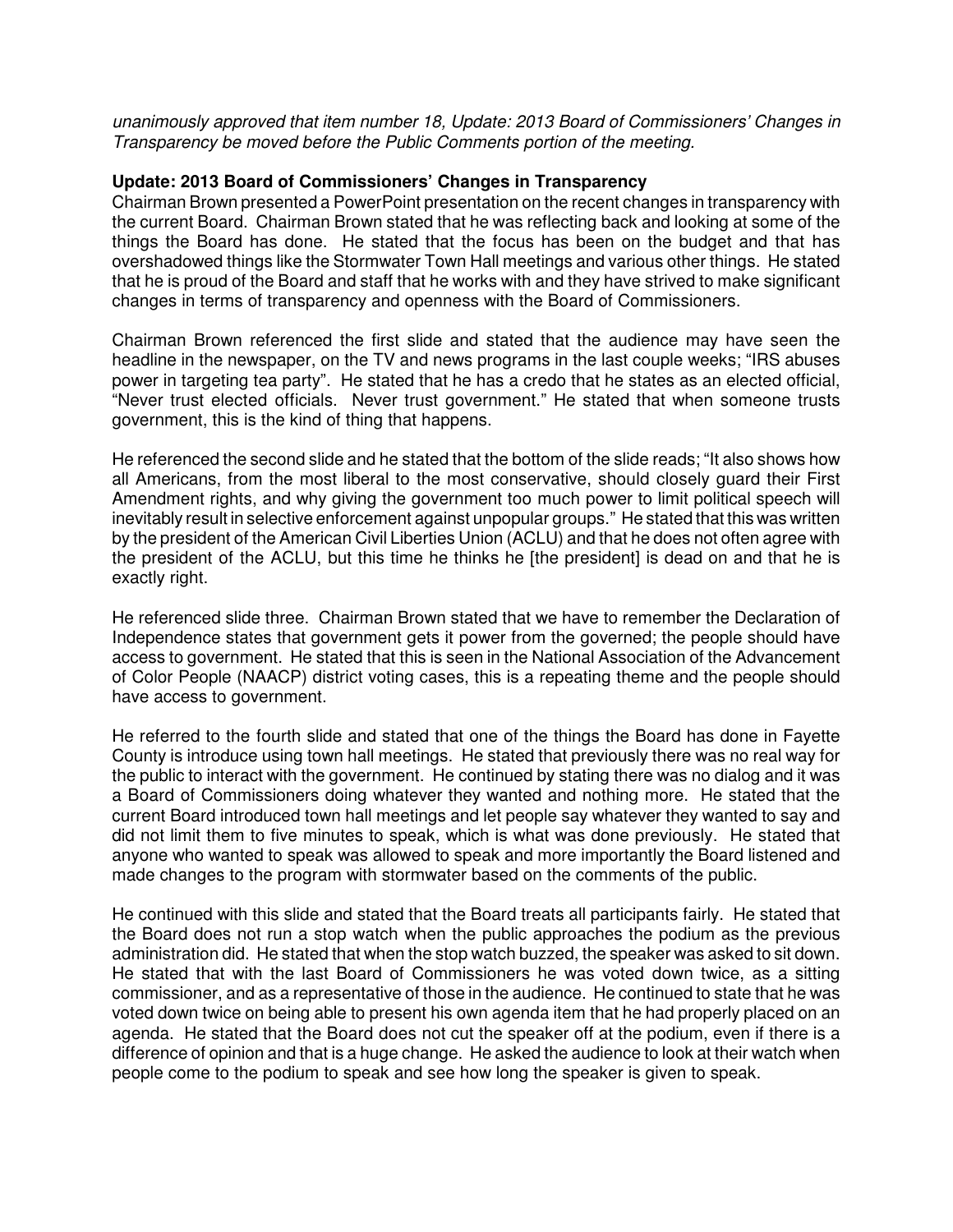He continued with this slide and stated that commenting on the agenda is another first for the Fayette County Board of Commissioners. He stated that the Board allows every citizen in the audience to be a part of the decision making process and to offer comments before the Board votes on any agenda item. He stated that every item is made a public hearing.

Chairman Brown continued with this slide and stated, "Public application for posts." He stated "no more backroom, closed door deals." He stated that this Board publicly advertises all appointments to commissions, Boards and authorities and some of those people are here in the room. He stated that Federal Judge Timothy Batten Sr., in the NAACP trial, found that the practice of the previous Board of Commissioners failing to regularly publicize these positions and instead, basing appointments on personal relationships and nepotism, have a chilling effect on the African American population in the local political process. He stated that now everyone has an opportunity in Fayette County regardless of who they are. He informed that the posts are advertised publicly and every applicant has an interview and the best candidates for the job are being selected regardless of appearance.

He shared that he handed a local senior citizen a copy of his business card at a recent town hall meeting, pointing out his cell phone number and he told him to call him anytime. He stated that the citizen was amazed. He stated that this was a long time resident of Fayette County that said on several occasions when he wanted to speak to commissioners in the past he was told he can only speak to the county administrator. Chairman Brown announced to the audience that this practice ended on January 1, 2013. He informed the audience that if they want to come to the administration building during the week, during office hours, he would personally listen to what they have to say and he extended a personal invitation to do that.

This slide presentation continued. Chairman Brown stated that no one has to take the word of another on what happens at a Board meeting, with the Board of Commissioners. He stated that the meetings are brought right to the home. He stated that the Board has received great feedback on the televised meetings, a very significant change. He thanked Commissioner Allen McCarty for doing this at no charge to the citizens of Fayette County. He stated that anyone can watch their government in action via the public cable channel.

Chairman Brown stated that as promised in the town hall meetings, the County has customized email newsletters to constituents. He stated that during the Stormwater Town Hall meetings, there are people who do not get the newspaper in their driveway and did not have access to information. He stated that for those who have internet access, this feature has just been installed. He informed the audience that the newsletter is set up so that the moment the Board knows something, the citizens will know something. He stated that the rural residents do not get the newspaper and this is their chance to be up-to-date on government.

The next slide displayed a screen shot of the webpage for the audience to view as Chairman Brown "walked through" how to sign up for the newsletter.

He concluded by asking the audience to continue giving great ideas and he continued by stating that the Board is going to move on toward more changes of openness and transparency and he is proud to be a part of a Board of Commissioners that respects and listens to the citizens.

A copy of the presentation, identified as "Attachment 1", follows these minutes and is made an official part hereof.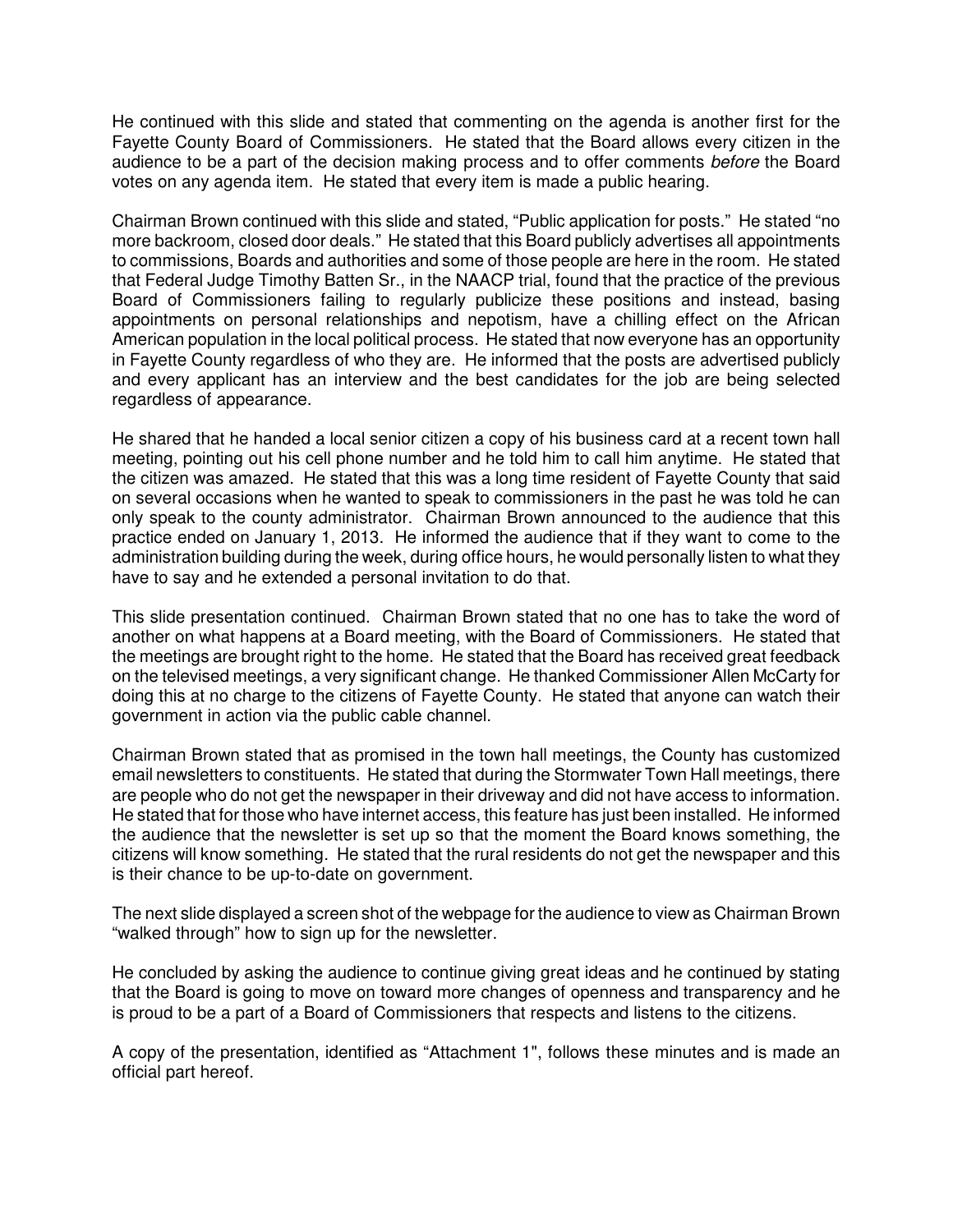# **PRESENTATION / RECOGNITION:** None.

# **PUBLIC HEARING:** None.

# **PUBLIC COMMENT:**

Public comments were given as follows:

- **1. Steven Thomas Church**, a resident of Fayette County and a faithful taxpayer for 18 years. He expressed his own personal opinions and that he was not representing any group. He stated that he is asking the Commission to stop wasting taxpayers' money on the defense of at-large voting for County Commission and the Board of Education.
- 2. **Mr. Adams**, a 30 year resident of Fayette County. He stated that he is here to speak in regard to the recent court opinion about district voting. He stated that he believes the court made the right decision and he is in support of the arguments made by the previous speaker. He stated that the Board is not elected by other counties, our congressmen are not elected by other people in the state except from the congressional district, and our senators are not elected by a nationwide election. He stated that the law suit that was brought is asking for representation for a group that right now, does not feel like they have representation. He stated that they pray the Board does not appeal and that they do not spend any more money on a wasted appeal.
- 3. **Arnold Martin**. He stated that he is before the Board asking not to appeal the decision of district voting. He stated that close to \$300,000 has been spent in fighting against what is considered to be fair voting in this county. He stated that the \$300,000 could have been applied to some salaries; some people could have their jobs. He stated that he is asking that the Board not spend any more of the taxpayers' dollars in an appeal and see about a fair way to sit down and come up with comprehensive measures that work for everyone, but in the end going with the judges' decision.

Mr. Martin stated that this was not the main reason he was here. He stated that many people attended the funeral of a twenty-two year old lady, Symone Marks. He stated that sadly she died in a car accident on Lee's Mill Road. He stated that the fact that she perished in a one car accident lends to the issue of what is happening on Lees Mill and many of Fayette County's roads. He stated that he went after the accident and traveled around the same time frame and that road is very dark, many curves, but more so than anything is not illuminated correctly and the signage is very poor. He stated that as the Board is preparing for the growth that is occurring here, that the Symone Marks' of the world are not losing their life because of dark streets, the way they were fifty years ago and that we are doing everything to protect the current taxpayers and not just the future ones.

4. **Ross King**. He stated that he feels compelled to present a couple comments on the other side of the voting issue. He stated that one important issue is on expenditures. He stated that it is not just dollars, but it is about providing the best government this county can provide and if that cost more money, so be it. He stated that there are other expenses that the County bare in terms of public safety and we pay those. He stated that he is concerned that district voting will balkanize the county; will divide it into five districts will divide the county instead of unify the county. He stated that the County Commissioners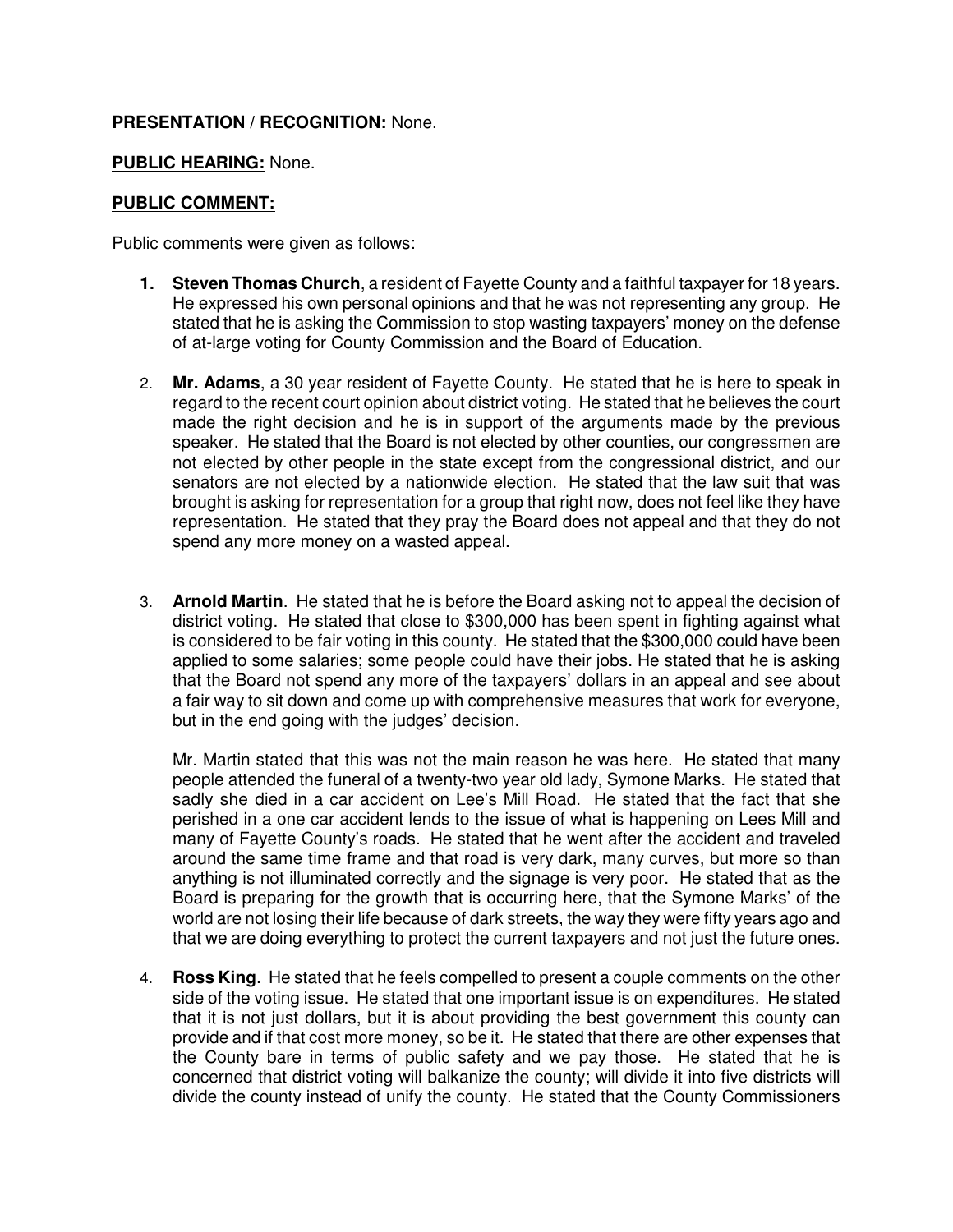and School Board members would be responsible more to their individual districts in their voting or allocation of resources than they would be to the entire county. He stated that at the county level we have a responsibility of both developing legislation and then carrying it out. He stated that the other responsibility that is the education of our children and the quality of schools that are paid for by tax payers' dollars in the three jurisdictions. He stated that those are costs that have to be compared against attorney's cost. He stated that he has confidence in the citizens of Fayette County. He stated that he is willing to work with qualified black candidates out of any district as he is with white, Hispanic or Asian, because he is looking for the best candidate to serve in these key positions.

- 5. **Dawn Oparah.** She stated that she would like to thank the Board for the fiscal responsibility and changes the Board has made. She stated that she looks at stats a lot in Fayette County and she is looking at the logic that if someone comes from a particular district that they are only going to be concerned about their district. She stated that she hopes that if we have people who are voted from any district that they will care about all of Fayette County. She stated that one thing that is very important is that in the last election in Fayette County, approximately 35% of the voters voted democratic for the President of the United States. She stated that taxation and representation is important. She stated that because of at large voting there is not representation. She stated that so many people will not run because the vote is so diluted, that if 80% or whatever the population is, vote at large, that everybody in your district could vote for you, however if the whole county votes, you could still lose. She stated that this is specifically true for those that are democratic in this community. She stated that she would strongly urge that the Board does not appeal and to continue to be fiscally responsible.
- 6. **Lee Hearn** addressed concerns that included 1) Fayette County's public safety services, 2) Public safety employees' retirement insurance, 3) Lack of equipment replacement plan, 4) Employees health insurance, 5) Reimbursement of legal fees for Chairman Brown's ethics problems, 6) Re-zoning of property in the county and 7) Political payback. Mr. Hearn closed by saying at the last commissioners' meeting he made a mistake. He stated that his family had paid taxes in Fayette County for six generations, he was wrong, it is only five. He stated that he is determined to tell the truth to the best of his knowledge so he is sorry and will continue to be truthful.
- 7. **Tom Walker** spoke regarding the sale of the school and base taxes. He stated that the sale of the school was \$1.5 million. He stated that the county paid \$10 plus million. He stated that the Board should look at the base. He asked if the taxable base been reduced by half since 2007. He stated that the school represents a major loss to the tax base.
- 8. **Representative Virgil Fludd** stated that he has been a resident of Fayette County since 1995. He stated that he would like to comment on some things Mr. Ross said earlier. He asked that if we were to continue to expend unlimited dollars pursuing an inevitable outcome what is the purpose served. He stated that he takes concerns with Mr. Ross's statement that a necessary balkanization comes with district voting and the cost of government in other communities is much higher than the cost of government in Fayette County. He stated that the purpose of his remarks has to do with the essence of the law suit which is the premise of one man; one vote. He stated that it wasn't until 1963 that one person; one vote became a widely articulated core principle of the constitution as it was first spoken by Chief Justice Earl Warren. He stated that the ruling by Judge Batten recognizes that at large voting can have the potential to operate or minimize or cancel out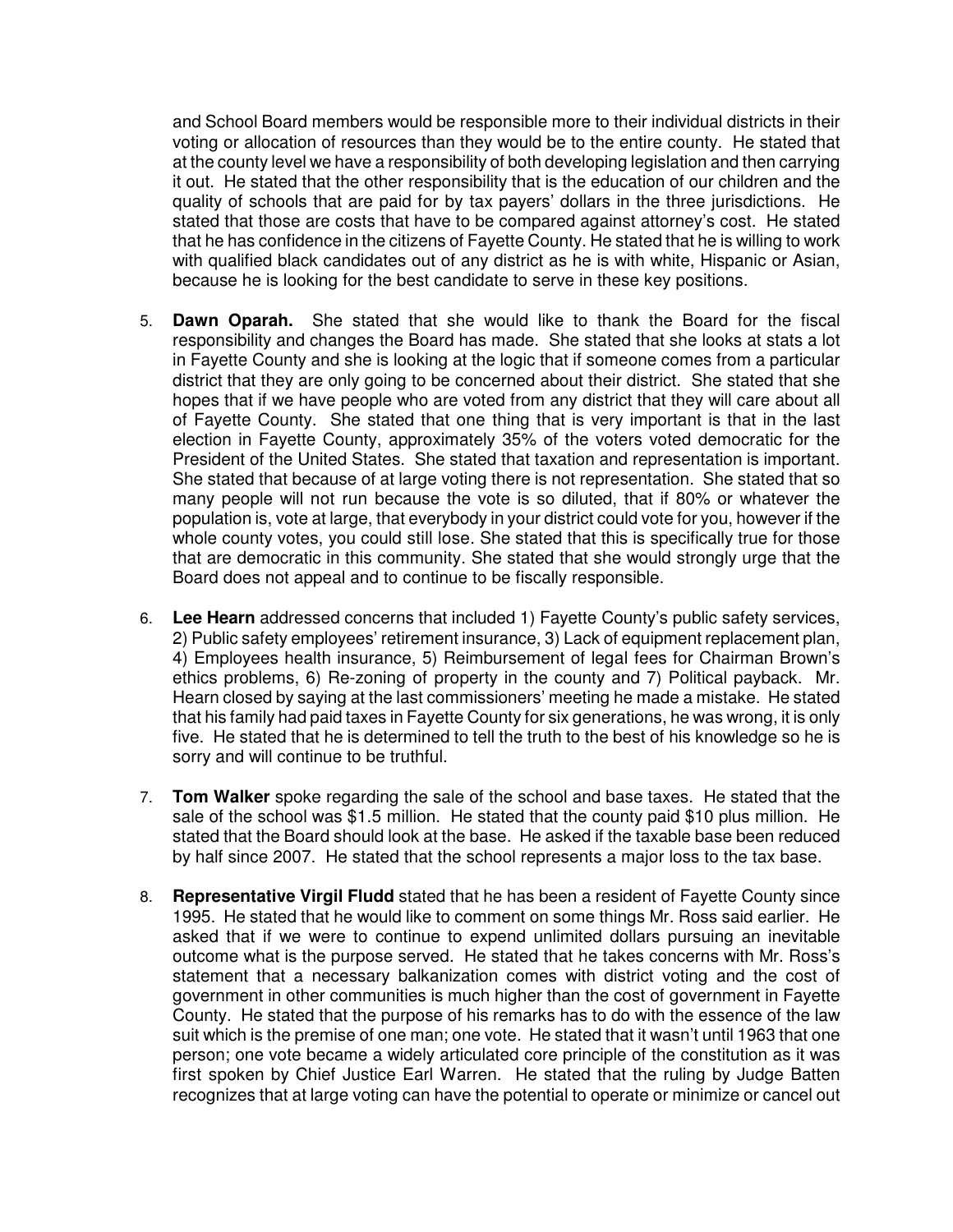the voting strength of racial minorities in the voting population. He stated that most of the cases brought before the court have prevailed and this case is no different. He stated that he demand that the Board stop spending tax payers' dollars and be prudent as prescribed as your governing principles with public resources and accept the ruling of Judge Batten.

- 9. **Emory McHugh** stated that he lives in Fayetteville, Georgia and has resided in the unincorporated area of the county for the last 20 years. He stated that he agreed with Chairman Brown that you can't trust politicians. He stated that he would go as far as to say County Administrators and Chief Financial Officers as well. Mr. McHugh stated his background and stated that this gives the Board some idea that he has extensive background on how to run a business. He stated that the critical point he wants to make is when good employees that have the expertise and knowledge leave, what often follows is not pretty. His concerns included: 1) The County had serious violations of their bond and a number of violations of the IRS regulations such as arbitrage in regards to the issuance of the bonds. 2) Trying to maintain current service levels during the economic downturn without adjusting the millage rate to offset the decline in property values, the adoption of a true expenditure plan or operating budget simply did not occur. 3) The distribution or redistribution of the local option sales tax would provide an opportunity to close the physical gap without having to raise taxes significantly or cut services too drastically. 4) Reduction in force in the Marshal's office. 5) His termination with Fayette County. He concluded that his suggestion to the Board that wants accountability is to include statistics in their reports at the end of each meeting and he looks forward to seeing them at the budget hearings.
- 10. **Kevin Madden** stated that he is a Fayette County taxpayer and citizen since 1997. He stated that he is wants to speak on diversity in regards to district voting. He stated that there is not much diversity on the dais. He stated that he ask that the Board vote against the further expenditure of our limited resources in pursuit of trying to deny the citizens of Fayette County their fair say in our government process.
- 11. **Edward Johnson** stated that he is a 19 year resident of Fayetteville and recently elected as City Councilman for the city of Fayetteville. He stated that he stands in objection to comments that try to justify both perspectives on the district voting issue. He stated that he realizes that people have personal opinions on the possible or probable problem that could result if an individual elected by a major population would serve only that population's interest; however, he stands to say, enough is enough. He stated that if we continue to fight this issue we further divide and separate our county reluctantly along racial and economic lines. He stated that as we examine the decision by Judge Batten to rule that at large voting does unfairly give an imbalance to a segment of citizens, let's have confidence in the same judicial process that allowed African Americans and all minorities to vote since 1965 and abide by the ruling. He stated that with the help of God let us move forward to not only trust the integrity of the electoral process, but trust the morality of good men and women who seek to serve this county as servants as elected officials.
- 12. **Wayne Kendall** stated that he was shocked at what Judge Batten wrote. He stated that he has read a lot of his [Judge Batten] opinions lately and most have been against him to say the least, but the one he just read, the 81 page order, was probably one of the most cogent, well put together, well-reasoned opinions that he has read. He stated that he read it from the perspective of a lawyer and an interested party to determine what really is there to appeal. He stated that inevitably district voting will be a fact of life in Fayette County. He stated that if the Board counts the money they will spend continuing to fight this fight,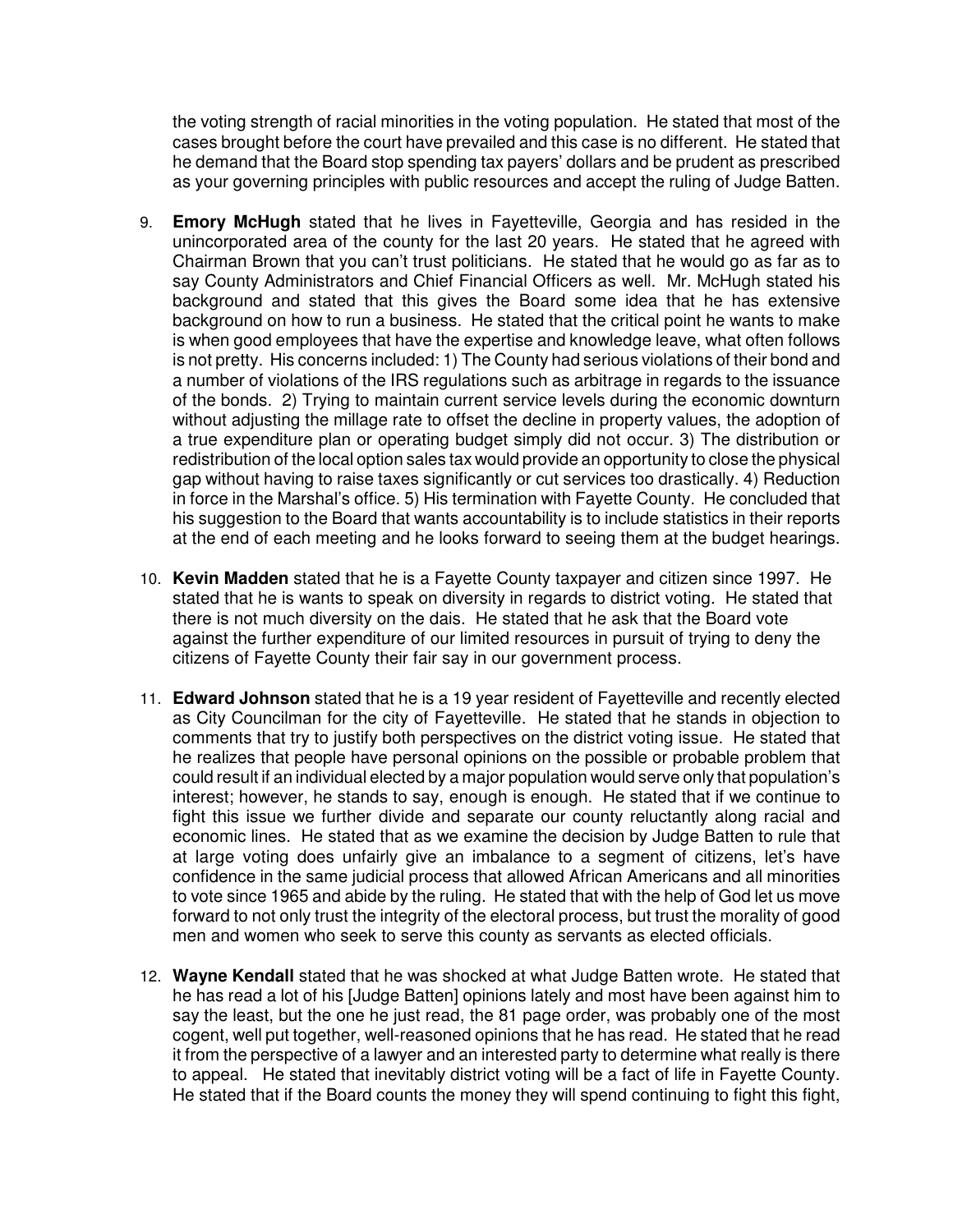they need to look at is that a wise expenditure of tax dollars to fight the inevitable. He stated that the fourteen counties around Fayette County all have district voting and none have gone to "hell in a hand basket" and all of them have diversity. He stated that the Board has done a good job compared to the last commission with all the issue outlined in Chairman Brown's presentation. He stated that the last thing that the Board may need to do is forget about self-interest and whether they will be re-elected with district voting. He stated that on December 31<sup>st</sup> of this year, this county will have been in existence for 192 years; 192 years were no minority person has ever been elected to the school Board or the county commission. He stated that if the Board continues to fight the appeal it is a waste of more of the citizen's money.

- 13. **Harrison McFerrin** stated that one of the reasons he came to Fayetteville is the quality of life, good school and the hospitality that people give to one another here. He stated that it is time people do what is right in their hearts. He stated that as Americans we have to start treating each other fair and putting personal agendas aside and do what is right for each other. He stated that if we don't get it together as Americans we won't have much of America left.
- 14. **John E. Jones** stated that he is the face of the NAACP in Fayette County. He stated that in his opinion everybody in the room is colored because that is the only way to look at people, with different shades of color. He stated that he has been in this county since 1997 and when he came he noticed that there was no diversity in government and hardly any services on the north side where most African Americans reside. He stated that he knew that in order to get ahead he had to have an education. He stated that people of color value an education and that is why we are here in Fayette County. He asked the Board if they had to make an appeal on the case.

The Board did not reply.

Mr. Jones stated that he didn't think they would answer. He stated that if the Board does he wants them to make front page news and issue a press release on how much money it is costing because tax payers have a right to know. He stated he considered the Board his friends. He stated that the Board has a tough job and he admires them for what they do. He stated that no matter what the Board does, we will have district voting.

15. **Representative Ronnie Mabra** stated that he is not coming up to speak in his position as a State Representative. He stated that he is coming to say a few words as Ronnie Mabra who was born and raised here in Fayette County. He stated that Fayette County gave him the opportunity in the Fayette County school system, gave him the opportunity on the football field, gave him the opportunity to go on to Georgia Tech to play football, gave him the opportunity to go to law school at the University of Georgia and to excel there and come back home and start practicing law and passing the Georgia bar exam and the Florida bar exam. He stated that he owes everything to Fayette County. In this case with Judge Timothy Batten, how he ruled with district voting, he made the right decision. He stated that leaders make the right decisions in times when it might not be the most popular decision, but it is the right decision. He stated that he has faith in the Board that they will make the right decision and not appeal this case. He stated that he is coming as a citizen and not a representative and say don't take this opportunity away, don't waste tax payers' money on this. He concluded by asking the Board to read the order and think of the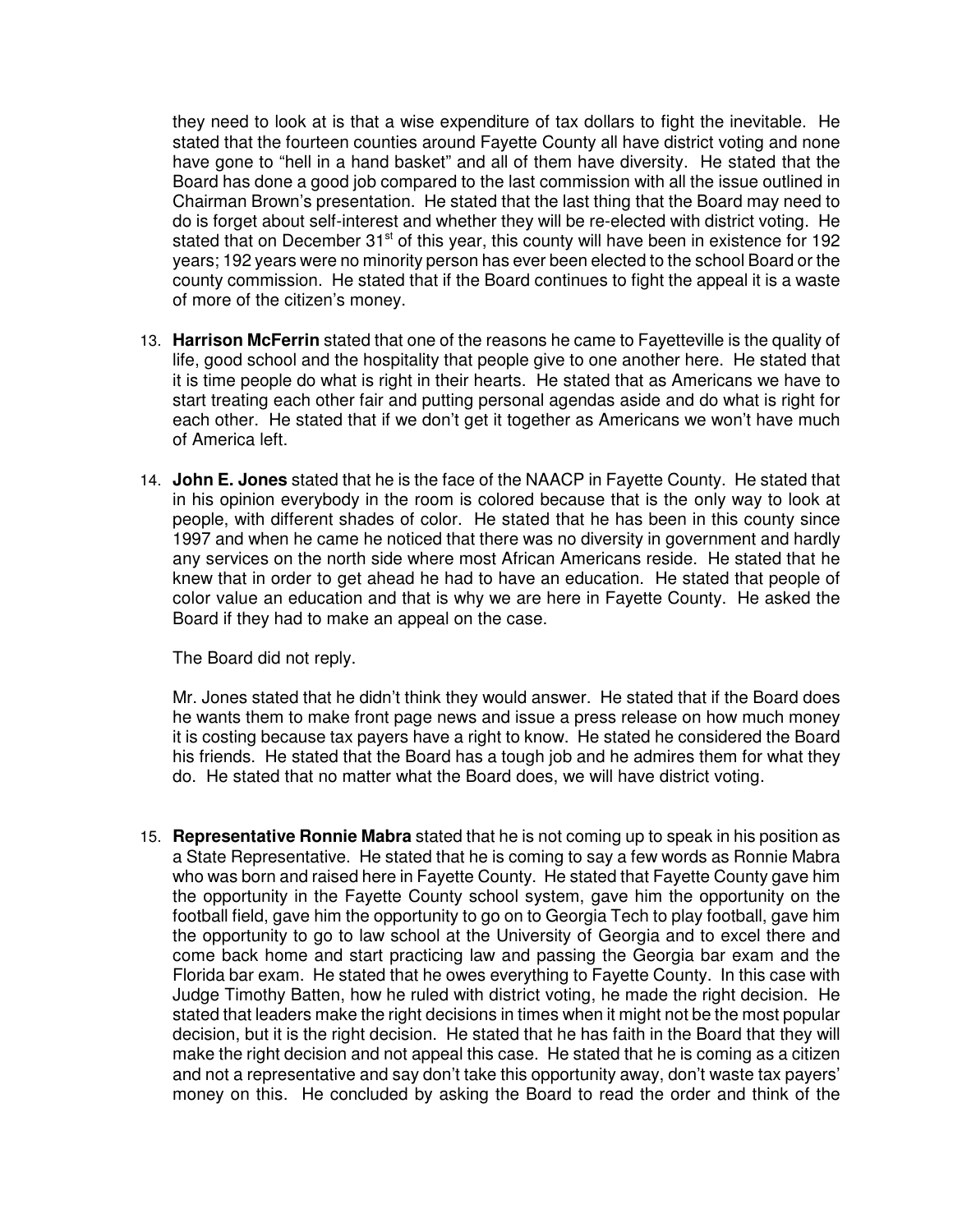people that have come to express their comments about district voting and let someone rise to the occasion and show that there are great leaders here that have not been discovered because they have not had the opportunity because of at large voting.

Chairman Brown asked for any other comments.

There were no other comments.

Chairman Brown closed the public comments section.

# **CONSENT AGENDA:**

1. **Approval of the Water Committee's recommendation to approve an increase of \$200.000.00 in the Fiscal Year 2013 budget for line extensions.**

# **2. Approval of the May 9, 2013 Board of Commissioners Minutes and the May 13, 2013 Board of Commissioners Budget Presentation Minutes**.

Chairman Brown opened for any public comments. There were no comments.

On motion from Commissioner Chuck Oddo, seconded by Commissioner David Barlow and carried, the Board unanimously approved the consent agenda.

# **OLD BUSINESS:**

# 3. **Discussion of a draft Ethics Ordinance prepared by Interim County Attorney Dennis Davenport.**

Chairman Brown asked Dennis Davenport to give an overview of the type of document he would like to present, and he added that he would like to get the consent of the Board to form a diverse citizens' committee in order to craft a new ethics ordinance to serve the residents.

Attorney Dennis Davenport stated that with the current state of the ordinance there was some criticism about various aspects. He stated that the regulations were so specific and not really tied to ethics but geared toward being like a "got you" ordinance. He further stated that he heard that the ordinance prior to that was general and lent itself to be used for potential ethics violations and it was done in a way that it functioned appropriately. He stated that he broke the two ordinances down and compared them in a working draft format to show the language of the immediately preceding ethics ordinance compared to the current ethics ordinance with edits on various aspects of the ordinance. He stated that he reached out to Georgia Municipal Association as a resource to draft an ethics ordinance. He stated that they have two programs, one called Cities of Ethics and one called Counties of Ethics where he went through their process and went through the information to incorporate and realized it is more than one person can do. He stated that he stayed with the format that he described and followed it through with an end result of how to handle an ethics complaint once it is received. He stated that there are various ways to do that and it seems like the most popular way is to have a citizen ethics panel, which we have currently, but they are formulated various ways. He stated that some jurisdictions have a pool of candidates to draw from, other jurisdictions have a Board that is set up and meets on a regular basis, other jurisdictions meet only when a complaint is filed. He stated that the options vary and this is just with citizen Boards.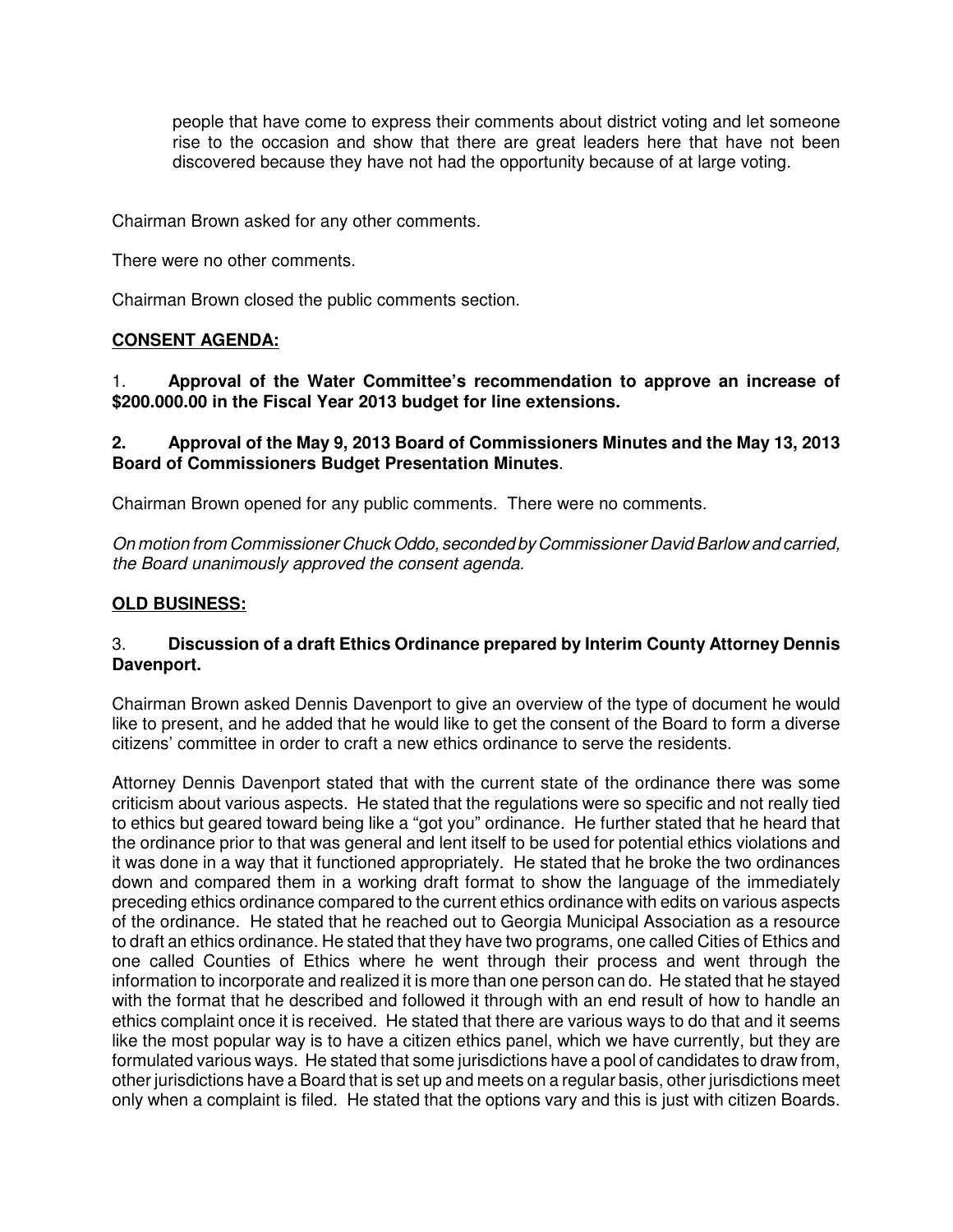He stated that some have Boards with elected officials and Boards with attorneys. He stated that he did not feel he was qualified to say this is what should be done so he is presenting the choices. He stated that the working draft serves as a tool that could possibly be used by a committee as a starting point to put together a structured template to where to start with Fayette County and go forward.

Chairman Brown asked the Board if they would like to put a committee together.

The Board agreed.

Chairman Brown asked Mr. John Jones and Mr. Bob Ross, to each give three (3) names from their organizations to be on the Ethics Committee and he said the Board would appoint names as well.

#### **NEW BUSINESS:**

4. **Consideration of Commissioner McCarty's recommendation to appoint Reverend John Culbreath to the McIntosh Trail Community Service Board for a term to begin immediately and to expire on June 30, 2014, in order to fill the unexpired term resigned by Ms. Terri Willis.**

Commissioner McCarty stated that an ad was posted for these positions. He stated that there are two positions available and three applicants. He further stated that it was a difficult decision, but he chose two and these are the ones being recommended.

On motion from Commissioner Ognio, seconded by Commissioner Barlow and carried, the Board unanimously approved the appointment of Reverend John Culbreath to the McIntosh Trail Community Service Board.

5. **Consideration of Commissioner McCarty's recommendation to appoint Ms. Linda Lane to the McIntosh Trail Community Service Board for a three-year term to begin immediately and to expire on May 23, 2016, in order to fill a new position on the Board.**

There was no discussion.

On motion from Commissioner Oddo, seconded by Commissioner Barlow and carried, the Board vote was approved 4-0-1, with Commissioner Ognio abstaining, to the appointment of Ms. Linda Lane to the McIntosh Trail Community Service Board for a three-year term to begin immediately and to expire on May 23, 2016, in order to fill a new position on the Board.

6. **Consideration of Chairman Brown's recommendation to appoint Ms. Letitia "Tish" Naghise, County Administrator Steve Rapson, and Commissioner Randy Ognio to serve on Fayette County's Public Facilities Authority for one-year terms and with said terms beginning immediately.**

Commissioner Ognio abstained from voting on this appointment because he is being recommended for the position.

Chairman Brown stated that he asked Steve Rapson and Randy Ognio to put in an application for this position because on these authorities, when they have a fiduciary responsible, it is important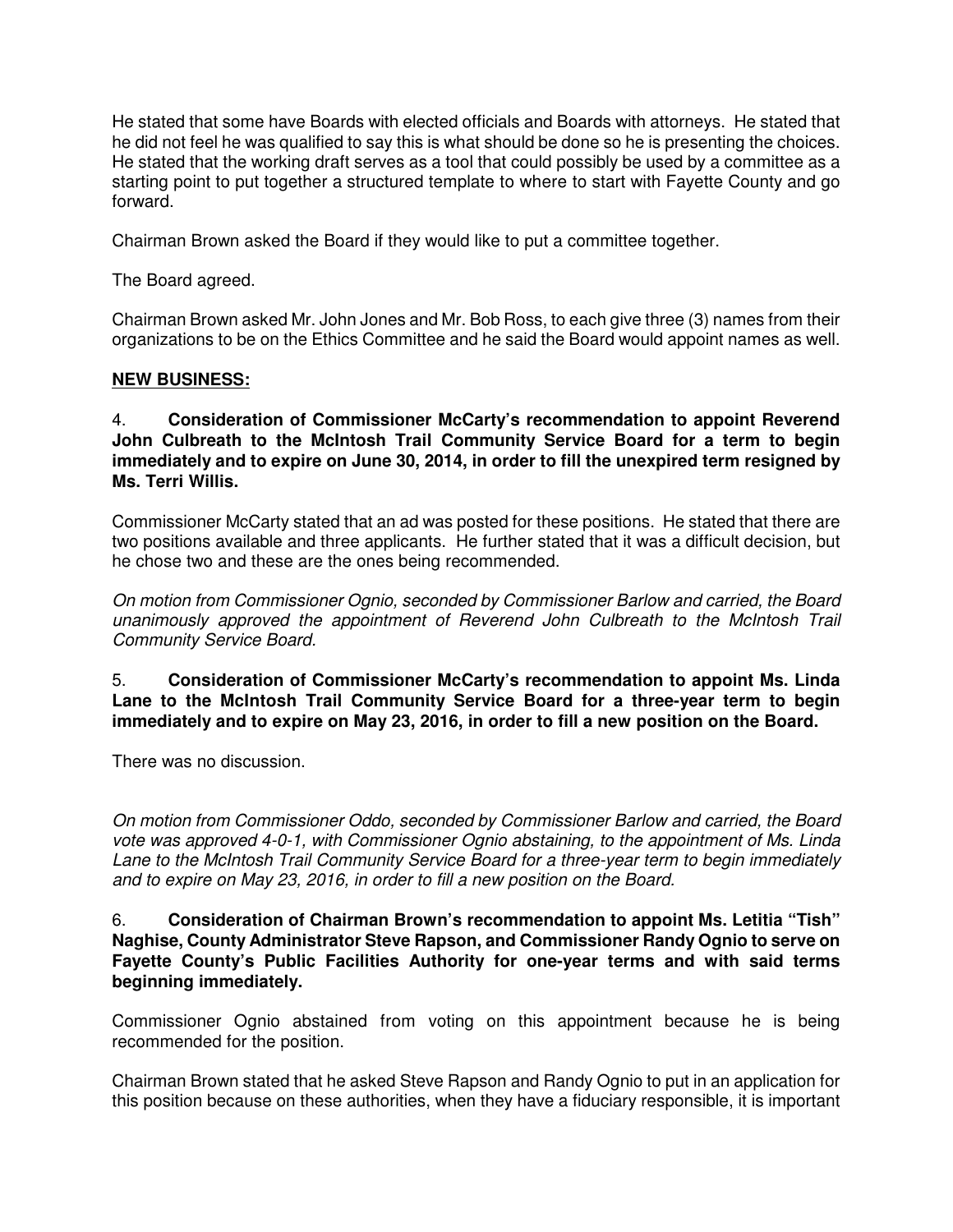for the commission to know what is going on when money, debts loads and things of that nature.

An audience member asked if they could be non-voting members.

Chairman Brown responded no. He stated that the problem is you can't get into executive session and you won't know what they are doing.

The audience member stated as ex-officio they could.

Chairman Brown stated that they cannot.

There was no further discussion.

On motion from Chairman Brown, seconded by Commissioner Oddo and carried, the Board unanimously approved the appointment of Ms. Letitia "Tish" Naghise, County Administrator Steve Rapson, and Commissioner Randy Ognio to serve on Fayette County's Public Facilities Authority for one-year terms and with said terms beginning immediately.

# 7. **Consideration of the City of Peachtree City's request to annex four (4) properties totaling 7.398 acres located between State Route 54 West and Sumner Road, and to rezone said properties from C-C Conditional (Community-Commercial) and O-I (Office-Institutional) to O-I (Office-Institutional).**

Pete Frisina, Community Development Coordinator led this discussion and stated that the properties in Fayette County are C-C and O-I and the properties are all going to O-I. He stated that the Board had a previous annexation request for the new building, doctor's office. He stated that he went to the Planning Commission in Peachtree City and they asked that the applicant to round up the other portions of property south of the initial piece of property. He stated that the four properties at the intersection of Sumner Road and State Route 54; the bottom ones are triangular pieces of property and are developed. He stated that three of them have existing homes that have been turned into business and the one that is turned into the doctor's office.

He stated that in terms of what is looked at in land use and changes in intensity, there is none in this annexation request. He stated that there is not a land use objection. He stated that staff has no problems with the annexation.

Chairman Brown stated that the property is already developed and they will keep the same use that they already have and there is no real change except now they will belong to Peachtree City. He stated that the Foot Pain Clinic; it is doubtful that they can handle the sewer needs, which sparked this request. He stated that the Foot Pain Clinic would need Peachtree City sewer because the building got so large they are worried about keeping up with the sewer capacity.

Chairman Browned continued that Peachtree City originally came to the County with the Foot Pain Clinic only and it left a gap of two properties and we do not want to create un-incorporated islands. He stated that this creates fire and police problems and stormwater problems trying to identify whose jurisdiction is whose. He stated that if the County is going to do the annexations we want to do them in logical blocks and that is what Peachtree City did.

Commissioner Oddo asked Pete Frisina if the Publix on the other side of the road in Peachtree City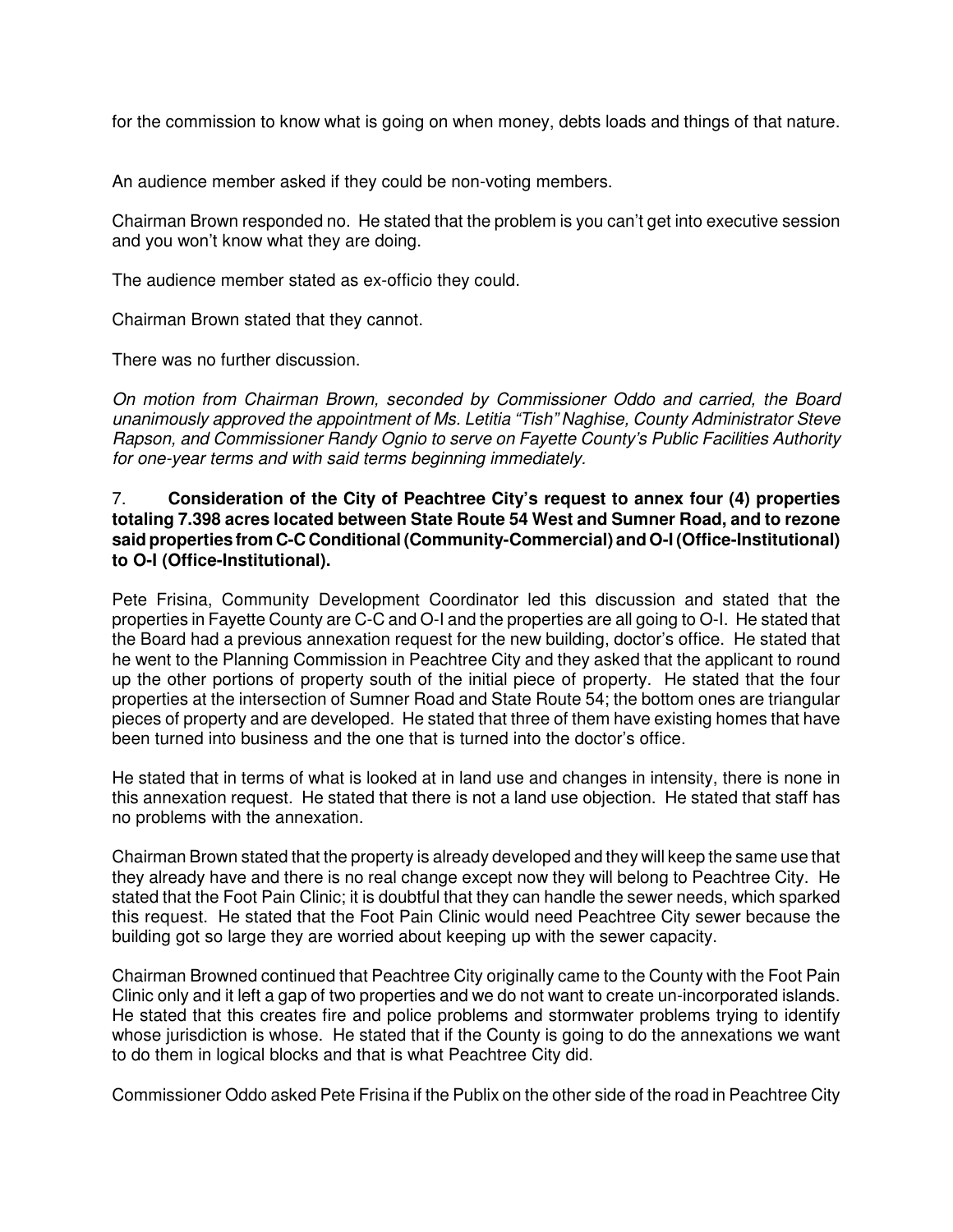or in the County.

Mr. Frisina stated that it is in Fayette County.

Chairman Brown stated that the cemetery is the Boarder on that side of town.

There was no further discussion.

On motion from Chairman Brown, seconded by Commissioner Barlow and carried, the Board unanimously approved to annex four (4) properties totaling 7.398 acres located between State Route 54 West and Sumner Road, and to rezone said properties from C-C Conditional (Community-Commercial) and O-I (Office-Institutional) to O-I (Office-Institutional).

### 8. **Discussion of square-footage limitations for accessory structures in residential zonings.**

Chairman Brown led this discussion by stating that a builder expressed some concerns. He stated that the builder was a pro basketball player that wanted to put an indoor basketball court behind his house. He stated that the County did not have an ordinance that applied. He stated that the closest the County had is ordinance that allows for something like a mother-in-law suite. He stated that one of his concerns is that we would not want to do this on a small lot and that it would have to be a large lot scenario and something where the gymnasium, basketball court, or someone who is a classic car collector and needs an extended building to store the automobiles.

On motion from Chairman Brown, seconded by Commissioner Barlow and carried, the Board unanimously approved to send this to the Planning Commission and see if they can bring something back for the Board to consider was unanimously approved.

Mr. Frisina asked if there was any direction or guidelines to give to the Planning Commission.

Chairman Brown stated he would say it should be no smaller than five (5) acres and the structure would have to be hidden from the street.

# 9. **Discussion of Fayette County's height restrictions on uninhabitable building structures such as church steeples and high-frame roofs.**

Chairman Brown led this discussion and stated that a local Anglican church who wants to build a new facility on Ebenezer Road. He stated that the roof line was over what the County's height limit is and that they could not build it. He stated that we had to look at why we have a height limit in the first place. He stated that generally it is related around fire protection because our fire apparatus will only go so high. He stated that if there is a four story building in un-incorporated county and there is not a ladder truck that can meet that demand we would not want to allow that structure to be built. He continued that un-inhabitable space is a different story. He stated that if there will only be people in the top ten feet of the building and everything else is air and it really is not a fire hazard to people and the fire fighters will be able to fight that as well. He stated that those type scenarios he would like to take a look at.

Mr. Frisina commented that part of the height restriction is fire protection and the other part of height restriction is character. He stated that the County is a low density, low intensity county. He stated that as mentioned, there are things in the county that will cause the county to look at height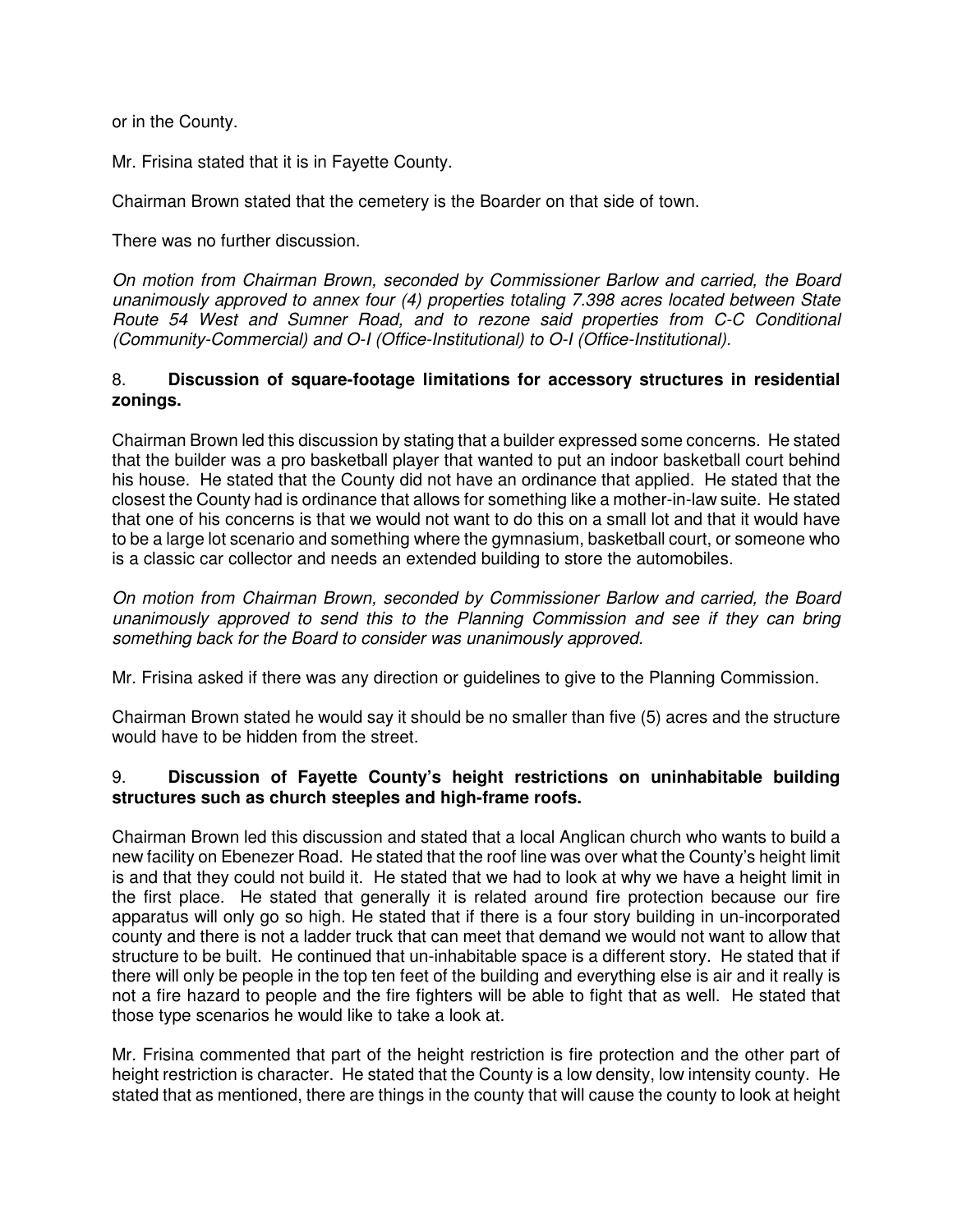limitations. He stated that we need to look at this and is an easy fix. He stated that churches have a certain look that is not usually detrimental to the character of the area. He continued that there is a struggle with height with the movie studio and trying to find common ground. He stated that other issues are non-residential uses that are moving into the county that need a higher limit. He stated that while he is working on this he would like to go ahead and look at the other zoning districts as well.

Commissioner McCarty stated that water and cell towers are taller than that and we have those in the county as well.

Mr. Frisina agreed.

Commissioner Ognio stated that the City of Fayetteville has a higher height than the County so maybe we can look at their ordinance.

Chairman Brown stated that he thinks Peachtree City is five (5) stories.

Mr. Frisina stated that everyone handles it differently and to remember that whatever numbers the county comes up with, someone will want to go higher.

On motion from Chairman Brown, seconded by Commissioner Barlow and carried, the Board unanimously approved to have the Planning Commission do research and to look at height restrictions across the Board in Fayette County.

# 10. **Discussion of Conditional Use Requirements for churches and existing residential structures that do not meet the Conditional Use Requirements.**

Chairman Brown led this discussion and stated that there is a church that wants to build a structure. He stated that there are conditional uses on churches in terms of zoning; the church can reside in any zoning classification in the county, but in lieu of just dropping a church building on any site there are conditions related to the zoning application they fall in. He stated that there was a church where there was an existing house on the property and the house was properly zoned for the zoning district that it was in and they wanted to build a small sanctuary on the church and they wanted to use the house as an administrative office for a couple of years until they had the money to buy a building behind the sanctuary.

Commissioner Ognio suggested looking at limitations. He stated that if it is partially in, tell them they can keep it for so many years.

Mr. Frisina stated that we have some zoning districts and allowances for that under certain highway corridors and some of the zoning districts. He stated that they encourage retrofit of the existing homes and the office for instance. He stated that with certain limitations we should allow for this and also limit the uses that can go in there as well.

On motion from Chairman Brown, seconded by Commissioner Barlow and carried, the Board unanimously approved to have the Planning Commission look at the issue of Conditional Use Requirements for churches and existing residential structure that do not meet the Conditional Use Requirements.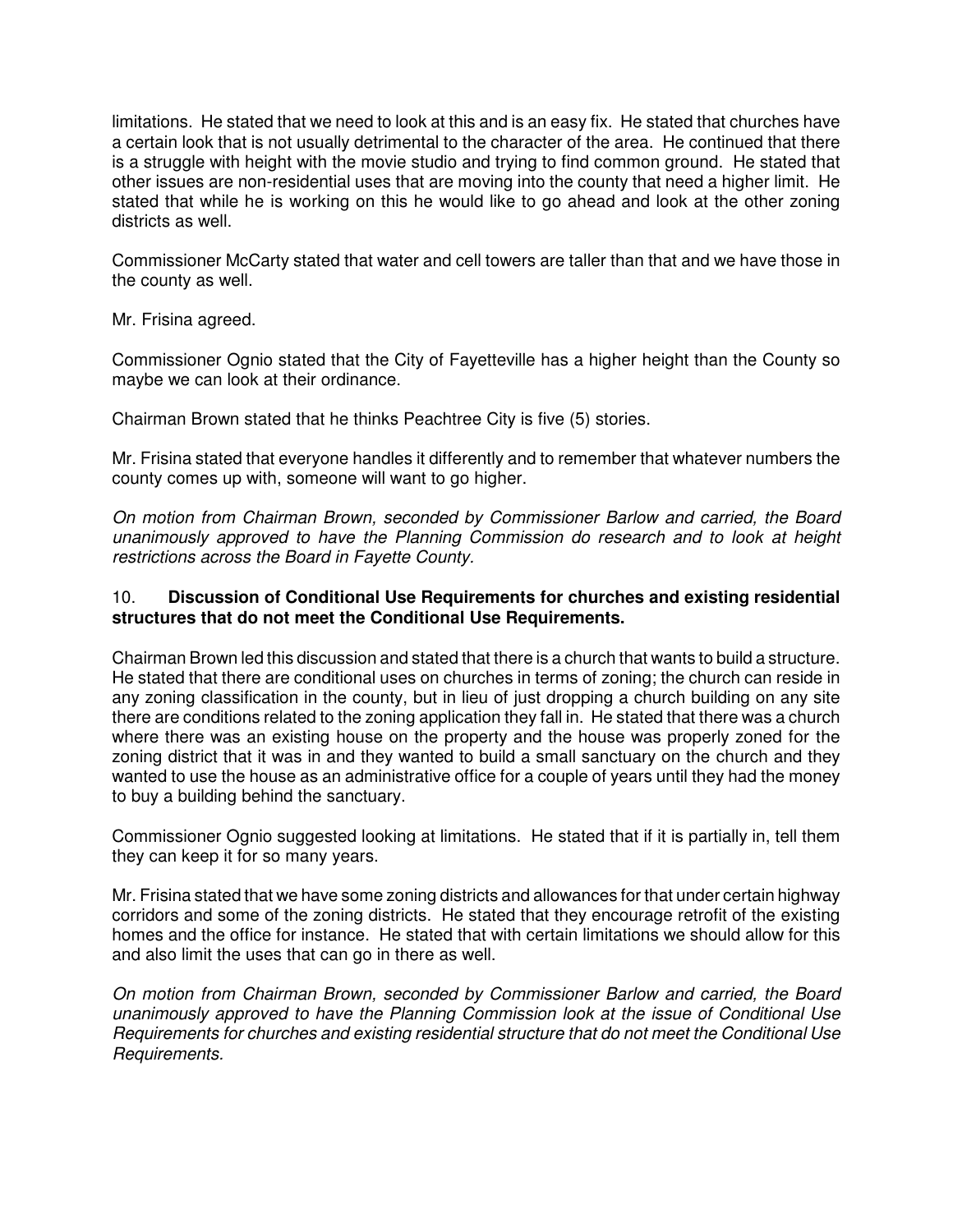### 11. **Consideration of staff's recommendation to adopt Ordinance 2013-03 amending Fayette County Code, Chapter 19, Article IV, Stormwater Management, and changing the Stormwater Utility Credit Technical Manual.**

Chairman Brown led this discussion and stated that there were some issues related to this item and could not get the issues resolved.

County Administrator Steve Rapson agreed and added that direction is needed in regards to the re-billings because stormwater utilities customers waiting for the re-bills with the credits as well as the penalties. He suggested that the Board have the staff bill that in June so they can be cleared up as opposed to the new billing which will wait until after the SPLOST bill.

Chairman Brown agreed.

On motion from Chairman Brown, seconded by Commissioner Barlow and carried, the Board unanimously approved to table this item until the June 13, 2013 Board of Commissioners meeting and to handle the credits and re-billings from the previous billing issues.

# 12. **Consideration of the Interim County Attorney's recommendation to enter into an Intergovernmental Agreement between Fayette County, Georgia and the Town of Woolsey, Georgia regarding the Town of Woolsey's Soil Erosion, Sedimentation, and Pollution Control Ordinance.**

Attorney Davenport led this discussion and stated that the Board needs to be aware that there are a number of services between Fayette County and the Town of Woolsey and that erosion and sedimentation control enforcement is one of them. He stated that the problem with the way it is to be enforced is that this cannot be enforced in Woolsey or any other jurisdiction unless they are first named by the state as a local issuing authority. He stated that the agreement before the Board, if it meets with favorable consideration, is contingent on Woolsey applying for and receiving local issuing authority status from the state. He stated that once Woolsey has done this then the county can enforce the agreement and it is also contingent on their erosion and sedimentation ordinance being identical to the County's so there is no confusion of the enforcement thereof.

On motion from Commissioner Oddo, seconded by Commissioner McCarty and carried the Board unanimously approved to enter into an Intergovernmental Agreement between Fayette County, Georgia and the Town of Woolsey, Georgia regarding the Town of Woolsey's Soil Erosion, Sedimentation, and Pollution Control Ordinance contingent on the two items discussed.

13. **Consideration of staff's request to approve the Bid for Kenwood Road Bridge at Morning Creek (SPLOST Project No. B-3) to the low-bidder, McCarthy Improvement Company, in the amount of \$1,390,422.50, for the construction of a new bridge on Kenwood Road over Morning Creek, and authorization for the Chairman to sign the contract and related documents.**

Phil Mallon, Public Works Director led this discussion and presented a PowerPoint presentation before the Board.

Mr. Mallon shared with the Board the plans for the construction of the Kenwood Road Bridge at Morning Creek.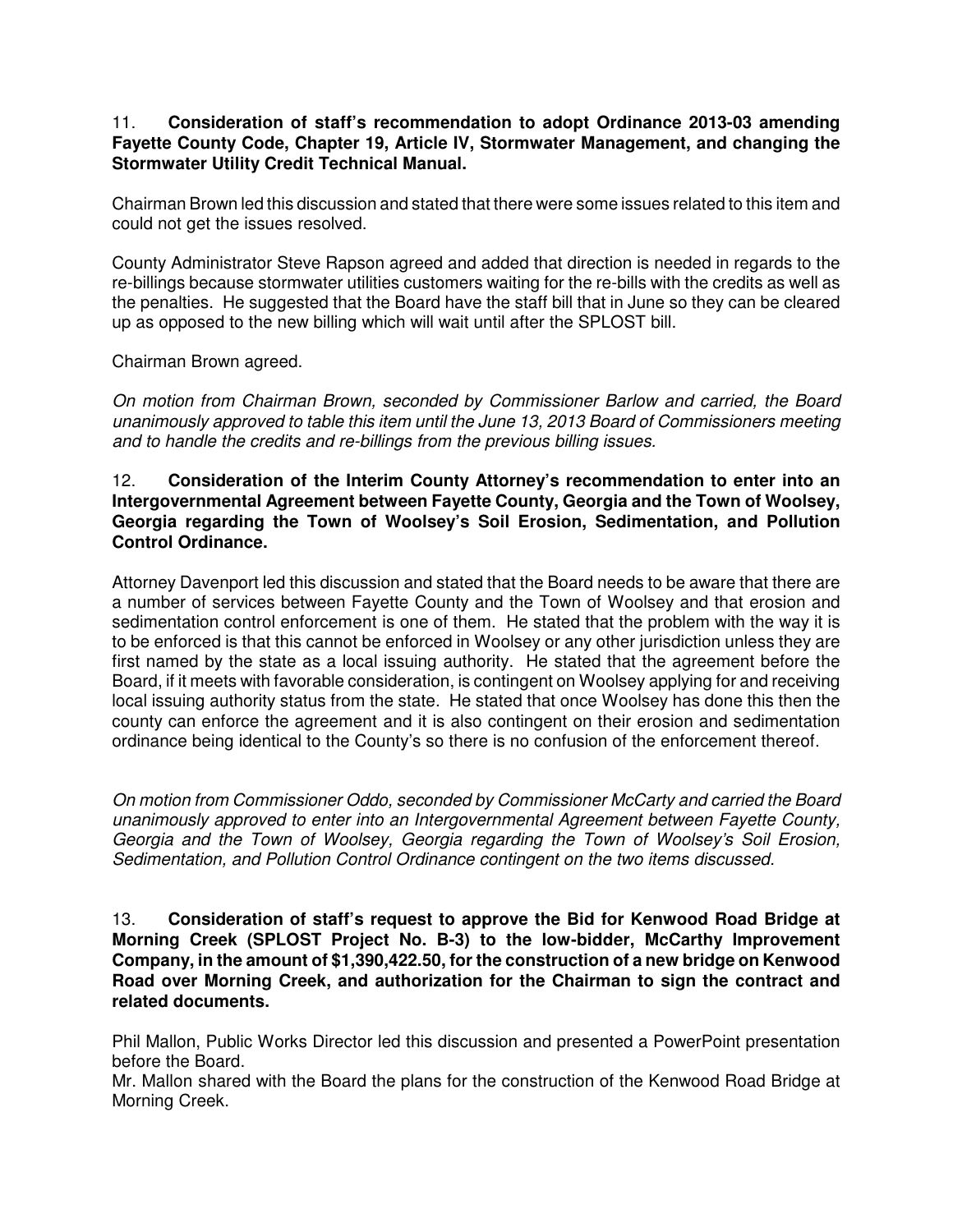A resident stated that if the road will be closed for a period of time and there are stormwater issues on that road that need repair, this would be the time to find the money to do so.

The Board agreed.

Mr. Mallon stated that there were a total of five bids; four of them where close in price. He stated that McCarthy Improvement Company is the low bid. He stated that the County has experience working with them and they are working with for the County right now and doing an excellent job. He stated that the staff is asking for approval for award of the contract.

A copy of the presentation, identified as "Attachment 2", follows these minutes and is made an official part hereof.

On motion from Commissioner Oddo, seconded by Commissioner Barlow and carried, the Board unanimously approved the Bid for Kenwood Road Bridge at Morning Creek (SPLOST Project No. B-3) to the low-bidder, McCarthy Improvement Company, in the amount of \$1,390,422.50, for the construction of a new bridge on Kenwood Road over Morning Creek, and authorization for the Chairman to sign the contract and related documents.

# 14. **Approval of staff's recommendation to award Proposal P869- Dam Engineering Services, to Walden, Ashworth & Associates, Inc. for Margaret Phillips Lake Dam, in an amount not to exceed \$34,000, and authorization for the County Administrator to sign the contract and related documents.**

Phil Mallon, Public Works Director led this discussion and presented a PowerPoint presentation before the Board.

Mr. Mallon informed the Board of background information to prepare the Board for what are ultimately important decisions the Board needs to make. He stated that the decisions do not have to be made tonight, but he wanted direction what additional information is needed to make a decision.

Chairman Brown announced for the record this is a combination of item number 14 and 15 on the agenda.

Mr. Mallon stated that in December a request for proposal to get qualified consultants to help look at these three projects. He stated that since then, Interim County Attorney Dennis Davenport has been helpful in finalizing this. He stated that the request for proposal that was prepared may have been presumptuous. He stated that they may still be appropriate, but we may have to put them aside and start over.

Mr. Mallon answered questions from the Board.

Mr. Martin asked that what if the property owner says she will not give the property and that is part of the motion, but what if she counters and says that she will sale it to the County.

Chairman Brown stated that the County is not interested and there is no money to buy it.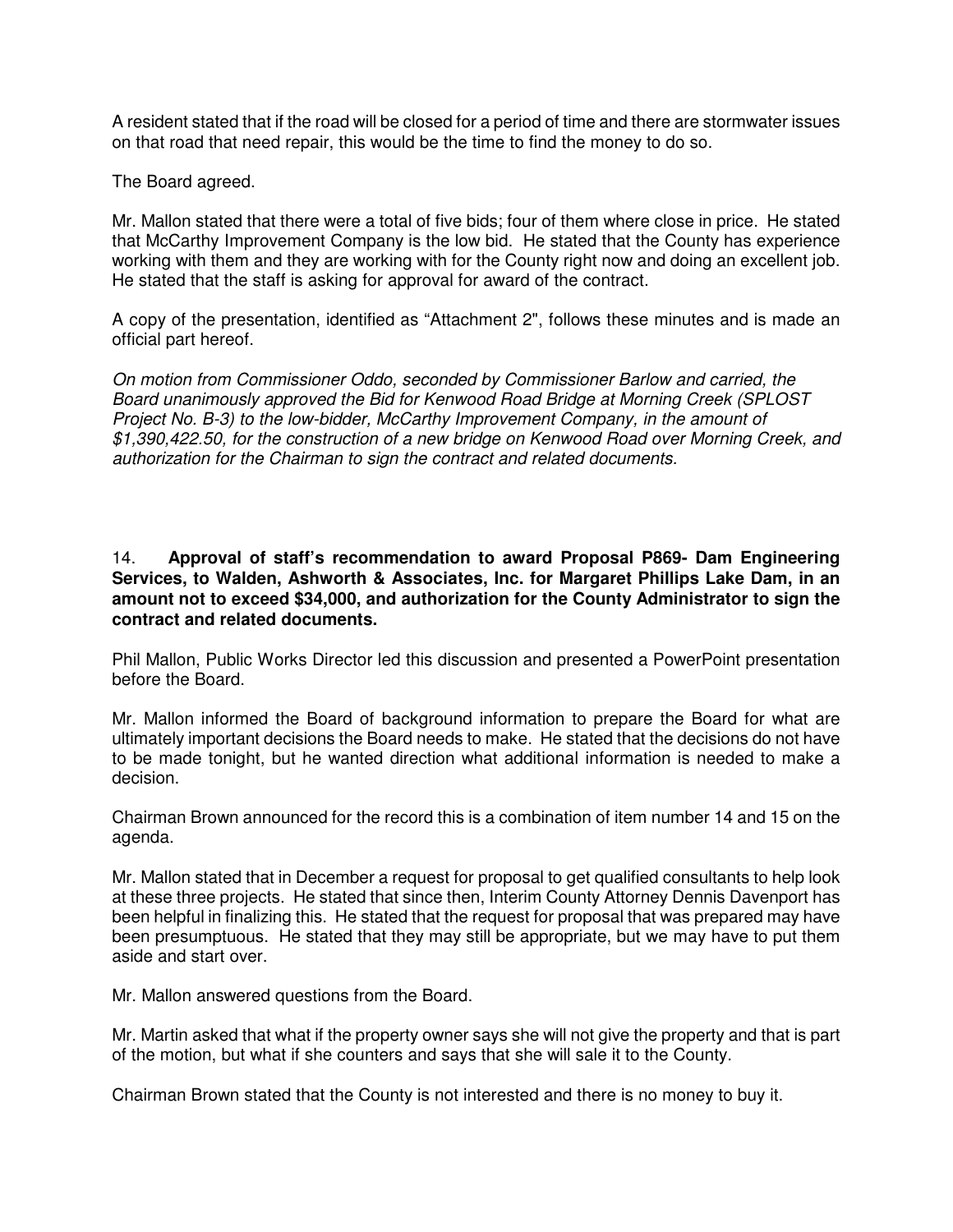On motion from Chairman Brown, seconded by Commissioner Barlow and carried, the Board unanimously approved to direct staff to see if the owner is willing to donate the lake and any property necessary to create a passive park amenity and get a cost estimate to restore the dam and bring the cost to the Board. If the owner is not willing to donate, staff can move forward with working on the plan for breaching, not to exceed \$34,000.

# 15. **Discussion of the Kozisek Dam and Emerald Lake Dam.**

On motion from Chairman Brown, seconded by Commissioner Barlow and carried, the Board unanimously approved to have the County Attorney and Phil Mallon, Public Works Director to work with the Kozisek family to come up with acceptable terms for a shared agreement on how to breach the dam and bring the agreement, not to exceed \$34,000 to the next meeting and the Board will consider for a vote.

Mr. Mallon stated that Emerald Lake is a different twist with a similar issue. He presented a PowerPoint presentation with his findings for Emerald Lake. He stated that it is a Category II which means that it is tall enough or has enough storage to meet criteria, but when it was last evaluated it was not determined to be a threat to human life. He stated that staff believes that when it is reevaluated, and there is not a time frame for this, that is a reasonable chance that it will be elevated to Category I status. He stated that it is being considered for the core infrastructure SPLOST.

A copy of the presentation, identified as "Attachment 2", follows these minutes and is made an official part hereof.

On motion from Chairman Brown, seconded by Commissioner McCarty and carried, the Board unanimously approved to direct staff to provide cost estimate related to the project and that the project be included on the core infrastructure SPLOST list and pending the outcome of the referendum, if it fails, staff will bring this item to the Board to come up with another solution.

# 16. **Consideration of the Telecommuting Committee's recommendation to approve both the Teleworking Policy 448.20 and the Fayette County Teleworking Agreement; officially allowing the county to begin the process of implementing a Teleworking pilot program.**

Chairman Brown led this discussion and stated that he is on the committee for this and Fayette County will be one of the first counties in metropolitan Atlanta to initiate a telecommuting program. He stated that the program has a couple of facets to include one that gives employees that drive a distant the ability to work from home using an unique set of computer devices we have in house that allows employees to work as if they were in their own office. He stated that it give the capability that if there is inclement weather or some other form of disaster, the accounting department would still be able to function and provide payroll services and keep services going remotely. He continued there are a lot of good benefits for doing this program and a "green", clean air type of initiative as well.

Commissioner Ognio stated that he is glad it is a pilot program because he has seen a lot of these programs crash. He stated that he thinks it is good to try something before jumping in with both feet.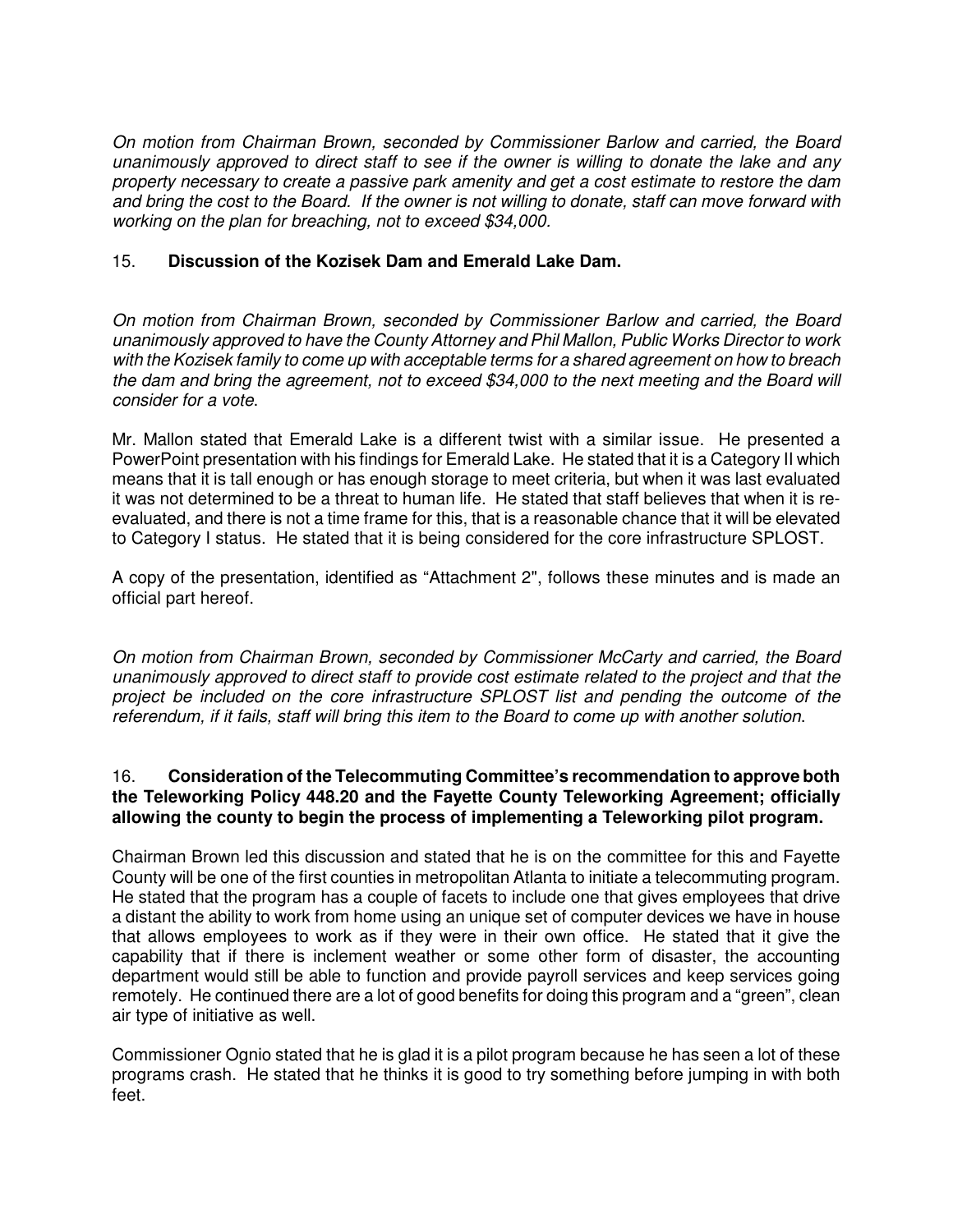Chairman stated that employees from different departments will be used and if it works they will talk to the constitutional officers and see if they want to join in the efforts.

On motion from Chairman Brown, seconded by Commissioner Barlow and carried, the Board unanimously approved both the Teleworking Policy 448.20 and the Fayette County Teleworking Agreement; officially allowing the county to begin the process of implementing a Teleworking pilot program.

# 17. **Approval of a reduction in force for the Marshal's Department, per Separation of Employment and Policy 452.01**

Mr. Rapson led this discussion and stated that this is the implementation of the reduction in force for the Marshal's Department that was incorporated in the 2014 budget. He further stated that on the second and third pages the reassignments associated with the Marshal's Department are listed. He personally thanked Finance, Human Resource, Water System and the Sheriff for divining those particular duties. He stated that the last acknowledgement is the severance agreement and general release for those employees who will not have a job after the reduction in force.

Mr. Rapson stated that one of the issues that Mr. McHugh mentioned that there were seven employees losing their job and that is not totally the case. He stated that there were eleven positions in the Marshal's department; Ed retired and that position was abolished. Additionally, the secretary moved from the Marshal's office to a vacancy in Permits and that position will be abolished and in addition to that there are three marshals that will retain their post certifications that have always been funded in the water department those were moved to the water department and are now directly funded there, which leaves three other positions to be abolished, and two positions for Code Enforcement that were created and will be moved to Permits. He stated that this leaves three individuals that do not have a position, two of those individuals have accepted a severance packages and one that will remain until the end of June, hopefully to be reappointed to a vacancy in another department. He stated that under policy each of the three individuals that did not have a seat will have a twelve month preferential hiring treatment for any position that they qualify in the Sheriff Department.

Chairman Brown confirmed that it was three not eleven.

Mr. Rapson stated, "That is correct."

Chairman Brown stated that for clarification the reason there are three marshals assigned to the water department is because they provide security for the water sites and they provide DNR water safety around the water reservoirs.

On motion from Commissioner Oddo, seconded by Commissioner McCarty and carried, the Board unanimously approved the reduction in force for the Marshal's Department, per Separation of Employment and Policy 452.01.

# 18. **Update: 2013 Board of Commissioners' Changes in Transparency.**

This item was moved to the beginning of the meeting.No action was taken.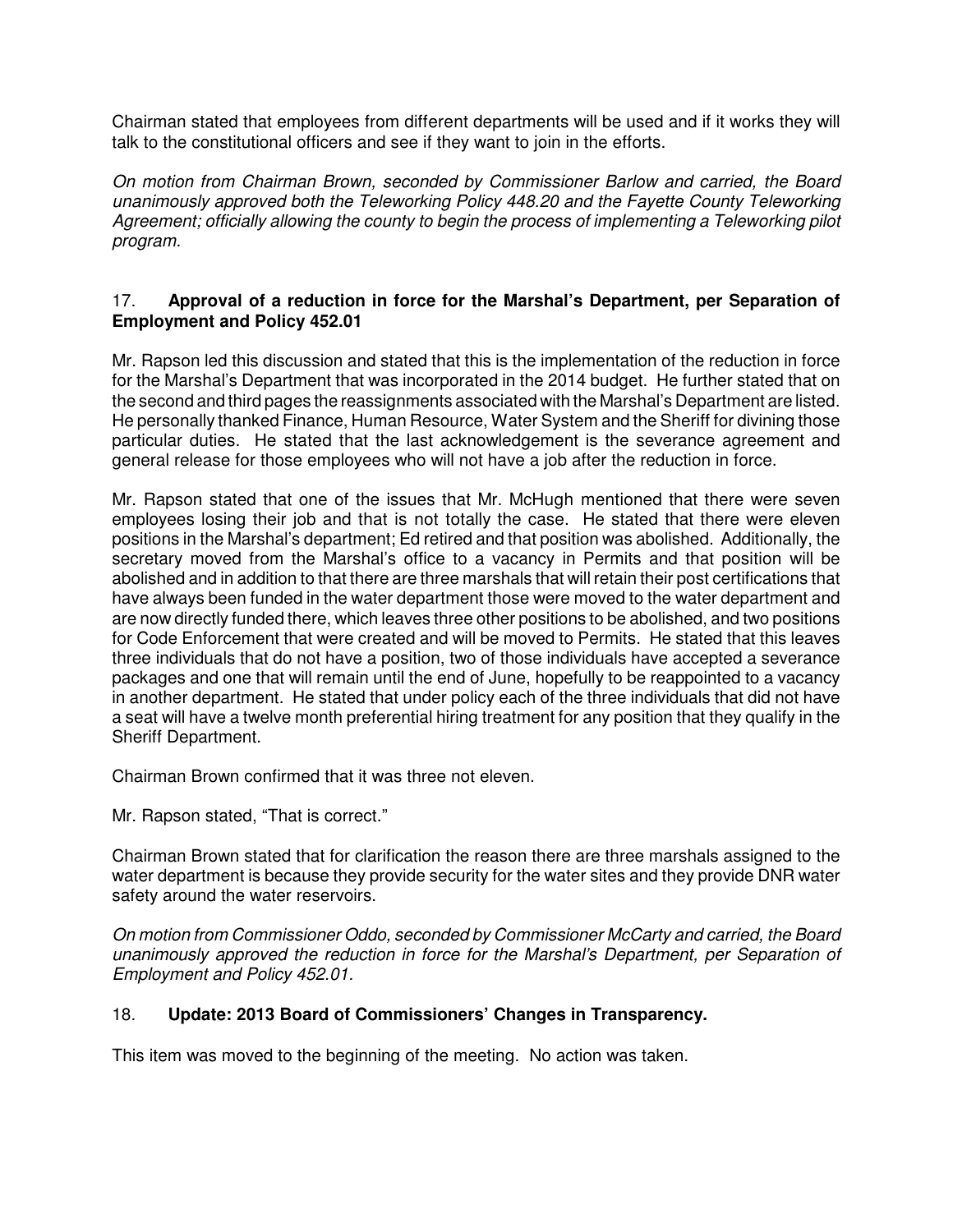# 19. **Emergency Procurement for Professional Services Contract for the Fayette County Water System's Taste and Odor Project. A copy of the contract will be provided on the dais.**

Chairman Brown led this discussion and stated that for the record there are copies on the dais and one is entitled Fayette County Georgia, Steps to Address Water Issues, an email form Tony Parrott to Steve Rapson dated May 23<sup>rd</sup>, a letter from the Peachtree City Water and Sewer Authority to Mr. Steve Rapson dated May 20<sup>th</sup>, a letter from the Georgia Department of Natural Resources; Environmental Protection Division (EPD) dated May 20<sup>th</sup> to Stuart B. Jeffcoat, a letter to Mr. Stuart Jeffcoat dated May 20<sup>th</sup> from Ted Burgess, Director of Purchasing, Fayette County, and the agreement for his services attached to the letter, and a client of Fayette County Water System, CH2MHill Incorporated compensation schedule. He stated that these items were added to the dais after the agenda package was put together. He stated that in regards to the water, we are now in good stead and everything is working. He stated that as part of the process at the EPD's recommendation the County got the services of a water expert, Mr. Stuart Jeffcoat with a company by the name of CH2MHill and that was done on an emergency basis according to the policy and procedures. He stated that the contract was established and Mr. Jeffcoat was brought in the next morning. He stated that the contract is being brought for formal approval to go on the record.

Chairman Brown thanked Mr. Jeffcoat for doing a marvelous job and he also thanked the people of the Georgia Environmental Protection Division for helping Fayette County restore the water back to our standard.

Dennis Chase, an audience member, asked the Board to explain to the citizens what CH2MHill will be doing for the contract and what it will cost.

Chairman Brown stated that CH2MHill initially came in and they took water test, accessed the plant and tried to get a grasp of what was going on. He stated that Mr. Jeffcoat put together an action plan, submitted it to EPD on steps to take for cleaning certain facilities and maintenance on equipment. He stated that EPD has responded and given their approval and gave a conditional approval on one item. He stated that Mr. Jeffcoat is now overseeing the actions of that item. He referred to Mr. Rapson for the total cost.

Mr. Rapson stated that there are two components that he wanted to review. He stated that one is the CH2MHill contract. He stated that this was a \$20,000 contract. He stated that in addition to that, the Peachtree City Water and Sewer Authority (WASA) through Mr. Hogan actually constructed a temporary connection through an existing manhole to do a force main to get the sludge to the WASA treatment plant to be treated. He stated that is a \$44,350.85 contract. He stated that it is estimated that the treatment of the effected water will be another \$18,450 and the preparation for Miller Farm, which is where the sludge will go, is roughly about \$6, 950. He stated that all the expenses for WASA add up to approximately \$70,000. He stated that the expenses are expenses the County would have regardless of the issue because the ponds will have been cleaned out and the sludge removed. He continued that in addition the \$20,000 for CH2MHill is the only additional expense associated with the water and taste order and that was a requirement of EPD. He stated that the only outstanding is a contract with AllSouth Environmental Services to take the sludge from the solids of the Lagoon of the Crosstown Water Treatment Plant and either take those and disburse them at Miller Farm or transport it. If it does not have to be transported the cost will be about \$230,000 and if it does have to be transported it may be as high as a half million dollars. He stated that the same thing was done in 1999 and it cost \$200,000. He stated that when the contract is read he will bring it back separately.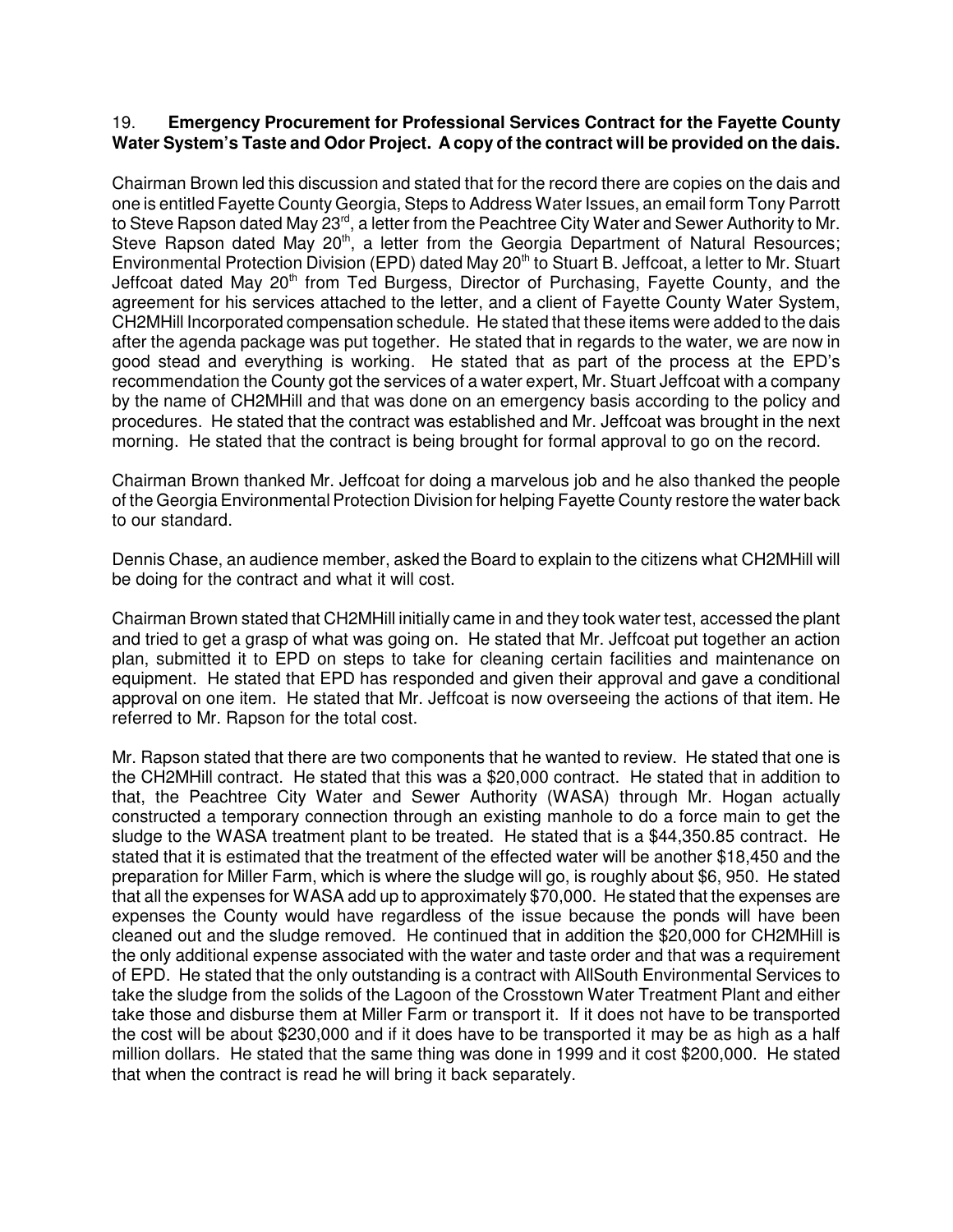Dennis inquired if CH2MHill will be doing any of the engineering or actual work.

Chairman Brown confirmed that CH2MHill is in a consultant/advisory role. He stated that they submitted the action plan to EPD on the County's behalf and they were consulting with EPD on implementing the plan.

On motion from Chairman Brown, seconded by Commissioner Barlow and carried, the Board unanimously approved the acceptance of the professional services contract for CH2MHill and the Peachtree City Water and Sewer Authority as listed in the documentation.

**ADMINISTRATOR'S REPORTS:** Mr. Rapson stated that Lee Hearn made several statements and that he believes are opinion and he will address those issues that he thinks are pertinent factual based. He stated that one of the issues that Mr. Hearn made was that there was no plan for equipment and that is not the case. He stated there is roughly over \$6 million currently funded in vehicle and equipment replacement fund. He stated that in addition there is a five year capital plan which is totally funded at \$9 million. He stated that they are incorporated in the 2014 budget.

Mr. Rapson stated that when Mr. Hearn talks about not having insurance or benefits in regards to the retirement healthcare going away, that is one of the primary reasons for the HSA (Health Savings Account) program for employees which is a new option in conjunction with CIGNA and CIGNA has provided employees to the same rate that they charge the county.

Mr. Rapson stated that in regards to the public safety retirement plan the 55 year old plus 25 year service was never addressed nor changed in regards to the existing plan that the county has for retirement.

Mr. Rapson stated that in regards to the Marshal's responsibilities that Mr. Hearn was concerned about was on the agenda under number 17.

Mr. Rapson addressed a comment regarding the property tax associated with Rivers Elementary. He stated that Rivers Elementary is a nontax entity so there is no tax impact in regards to whether the school sold or not sold and to contradict what was stated, if the school is re-zoned that would actually help the County.

Mr. Rapson addressed the following topics addressed by Mr. McHugh: 1) Local Option Sales Tax, 2) Employee morale, and 3) Marshal's severance package.

He stated that change is not easy to embrace, nor is new leadership and direction. He stated that sometimes it is up to the individual to adapt or decide whether or not they want to continue to be on the team. He stated that Mr. McHugh was terminated and it is clear that he does not share this administration's vision for the future. He stated that he wishes him well.

Mr. Rapson stated that the results are that the 2014 budget is balanced- the budgeted revenues are more than the budgeted year expenditures. He stated that the general fund this year is forecasted to use \$6 million of fund balance for all the checks to clear. The 2014 budget is going to add about \$400,000. He stated that this budget represents a fundamental shift in how Fayette County can conduct business. He stated to sum things up, the focus is on the Fayette County tax payers that are paying the bills and the County is living within our means.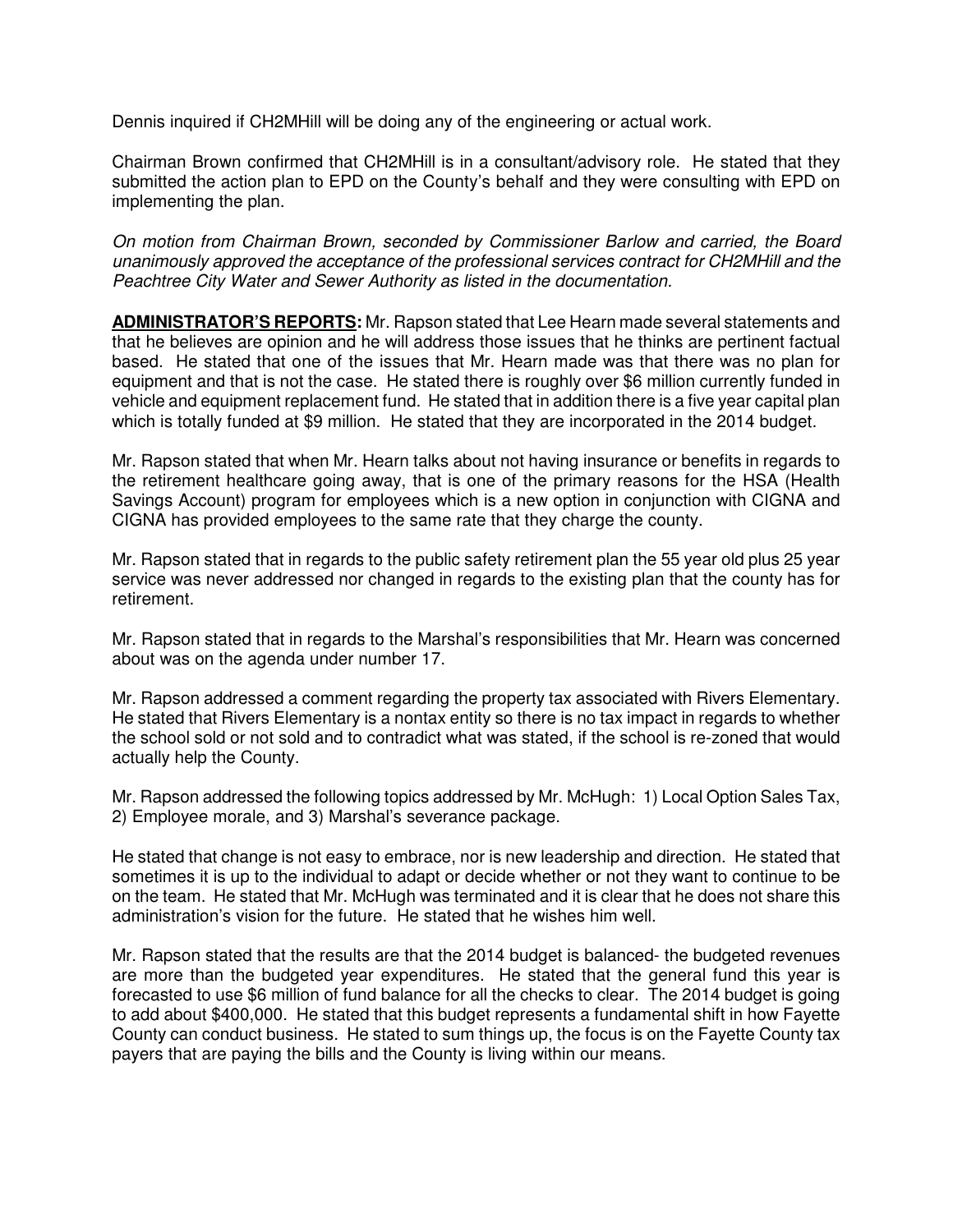**ATTORNEY'S REPORTS:** Attorney Davenport reported that he has three items for executive session to include threatened litigation.

### **COMMISSIONERS' REPORTS: Commissioner Oddo**

Commissioners Oddo stated that he is not a member of the Tea Party. He stated that he goes there to learn, they are educational. He stated that he attends the North Fayette Community Association to learn, he is not a member there. He goes to learn what is going on in the community. He stated that his phone number is published and he is accessible to talk.

#### **Commissioner Barlow**

Commissioner Barlow stated that Mr. Ross will be the first to say there is no membership in the Fayette County Issues Tea Party. He stated that the Fayette County Issues Tea Party does not belong to a national Tea Party Association. He stated that when the Board is portrayed as a member of the Fayette County Issues Tea Party that is false because there is no membership. He stated that sadly these concerns need to be addressed on the front end because three quarters of the folks that heard the complaints on the front end. He is glad that Mr. Jones, Derrick and Mr. Martin are here because one of the points he wants to make is that during the NAACP debate about a year ago, during the campaign, when asked about district voting versus at large voting, he stated that he was for at large voting, but then he said that when Jesus was asked the question of what is the greatest commandment he said to love the Lord, thy God with all thy heart, soul, mind and strength and the second was like unto it; love thy neighbor as thy self. He stated that he said until we learn to love each other we will never get this solved. He stated that he is going to continue to love his neighbor as himself and continue to serve them as best he can and the Board will be making a decision on the  $30<sup>th</sup>$ .

# **Commissioner McCarty**

Commissioner McCarty stated he's back. He stated that he is not a member of the Tea Party. He stated that he ran as a Republican that was supported by the Republican Party; although he had Tea Party members who supported him, but he had Democrats that supported him also. He stated that he ran for every citizens of the county and every citizen, no matter what color they are or where they are from, if you are a citizen of the county, "you are his boss". He thanked everyone for coming.

# **Commissioner Ognio**

Commissioner Ognio stated that Lee Hearn said the Board converted 288 acres to commercial and he does not think that is quite true. He stated that was another zoning altogether. He stated that Mr. McHugh's statement that he knew how to run a company, but he didn't name any company that he has run. He stated that he has run some companies and he knows how to do it. He stated that he needs to back up his information. He stated that if he has some information, Mr. Rapson is always open to anything that he brings forward. He stated that it is unfortunate that he did not feel like he could be a team player.

Mr. Ognio continued that people came forward to talk about the ruling and saying they do not see any diversity up here. He stated that he sees a lot of diversity and it may not be to everybody's favor. He stated that everybody in here has color, just different shades. He stated that is a fact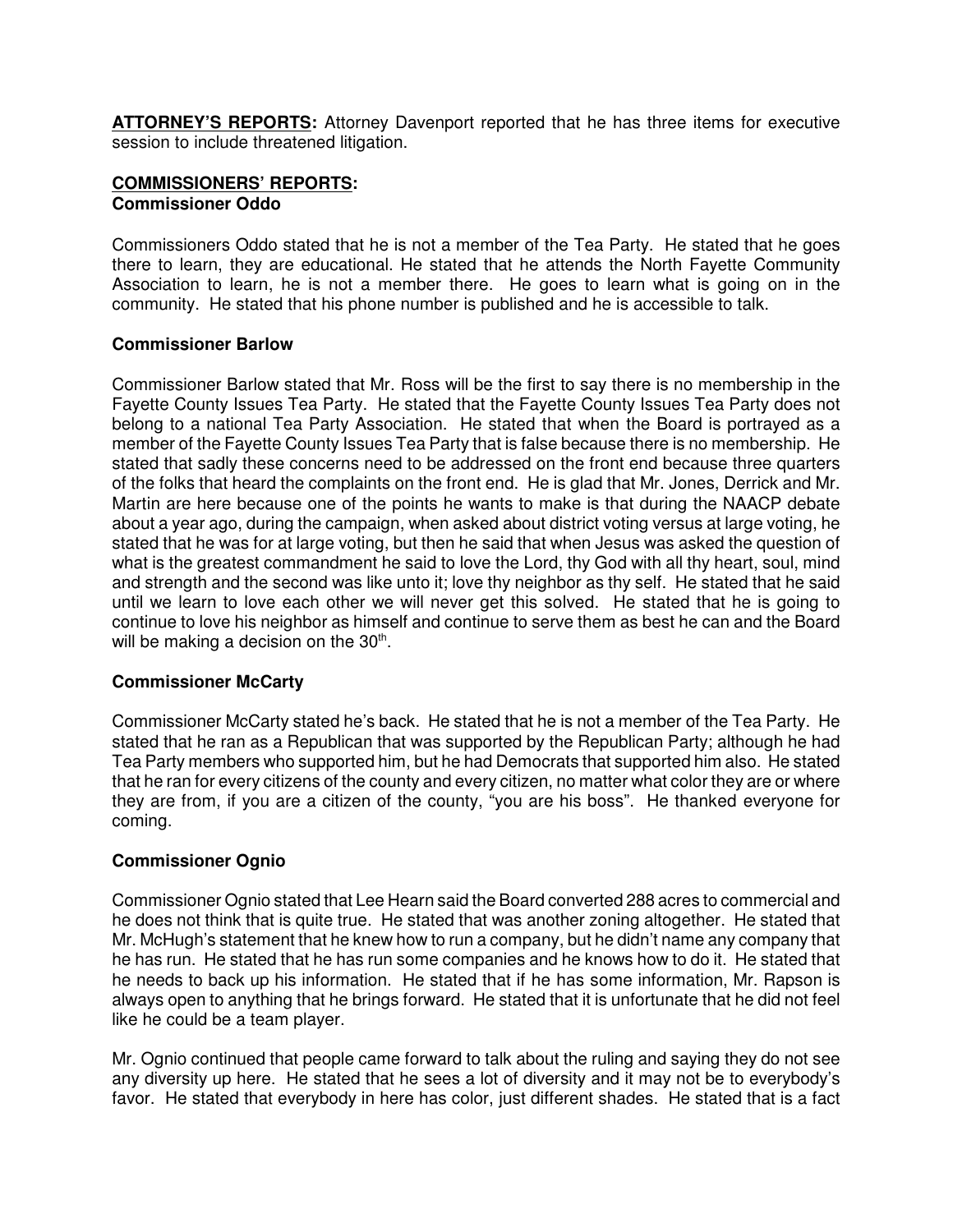and it does not mean we all have different ideas; it means that we have similar ideas throughout the county. He stated that things have to be done to heal the county.

Chairman Brown stated that the school will be on the tax rolls. He stated that when the Board of Education owns it we make nothing off it. He stated that it is in private hands and it was empty elementary school. He stated that the value of an elementary school in terms of repurposing is not the same value as when it was built for educational purposes. He stated that he is very glad the school is in private hands, he is very glad it is on the tax roll and very glad it will create employment opportunities. He stated that there will be people with jobs filling that building and they will be buying goods and that is sales taxes and everything else that comes with it.

Chairman Brown stated that Mr. Hearn plays on public safety. He stated that we do not take these things lightly when making these decisions. He stated there are no frivolous decisions when it comes to personnel. He stated that the County owns a helicopter. He stated that we are the only county in our jurisdiction that owns a helicopter and the maintenance alone is \$250,000 and takes two pilots on call to fly it and it is used once a quarter if that much. He stated that we have to start thinking realistically. He stated that you have to operate in the scale that your county exists. He stated that the Sheriff was great and worked with the Board and given the impression that he is not going to have an impact on service delivery level. He stated that he applauds the Sheriff for looking out for the citizens. He stated that a lot of his savings was not just personnel, but renegotiating the jail dining contract, renegotiating the inmate healthcare policy and those were some of the big cost savings issues.

Chairman Brown stated that in Peachtree City at the time he was the Mayor of Peachtree City he took the child with him, he was going to go to a meeting that he had with the county government; a very important meeting and he was running late. He stated that his assistant volunteered to take the child to the camp so he could make the meeting at the county on time. He stated that when he returned from the meeting he was informed that she forgot to ask her supervisor to get off the clock. He stated that when he was told she forgot to take the time off he filed the ethics complaint against himself. He stated that it was in the newspapers and on television and he went before the ethics tribunal and he paid her wages which was \$9.57. He stated that the ethics complaint with the county, there was a county attorney that stole his hard drive out of his computer. He stated that the hard drive had valuable, legal documents on it and very private records related to caseloads that the county was dealing with in terms of litigation and the county attorney stole it from his computer. He stated that he reported that he stole his hard drive to the Marshal's office.

Chairman Brown stated that with Mr. Hearn he should not be deficit spending. He stated that if he is going to pave a gravel road with two houses on them and give \$500,000 pay raises that you have no revenue to pay and steal them out of fund balance reserve funds and keep incorporating these costs and not do anything with revenue. He stated that if you don't have the testicular fortitude to raise taxes then stop raising expenditures. He stated that when you don't raise revenue you crash the government which is where we were heading and so you have to make cuts and do the right things. He stated that this Board has done the right thing. He stated that this budget for 2014 is balanced. Thanks to the staff and the constitutional officers. He stated that he does not apologize for anything.

# **EXECUTIVE SESSION:**

Attorney Dennis Davenport briefed the Board on a legal matter.